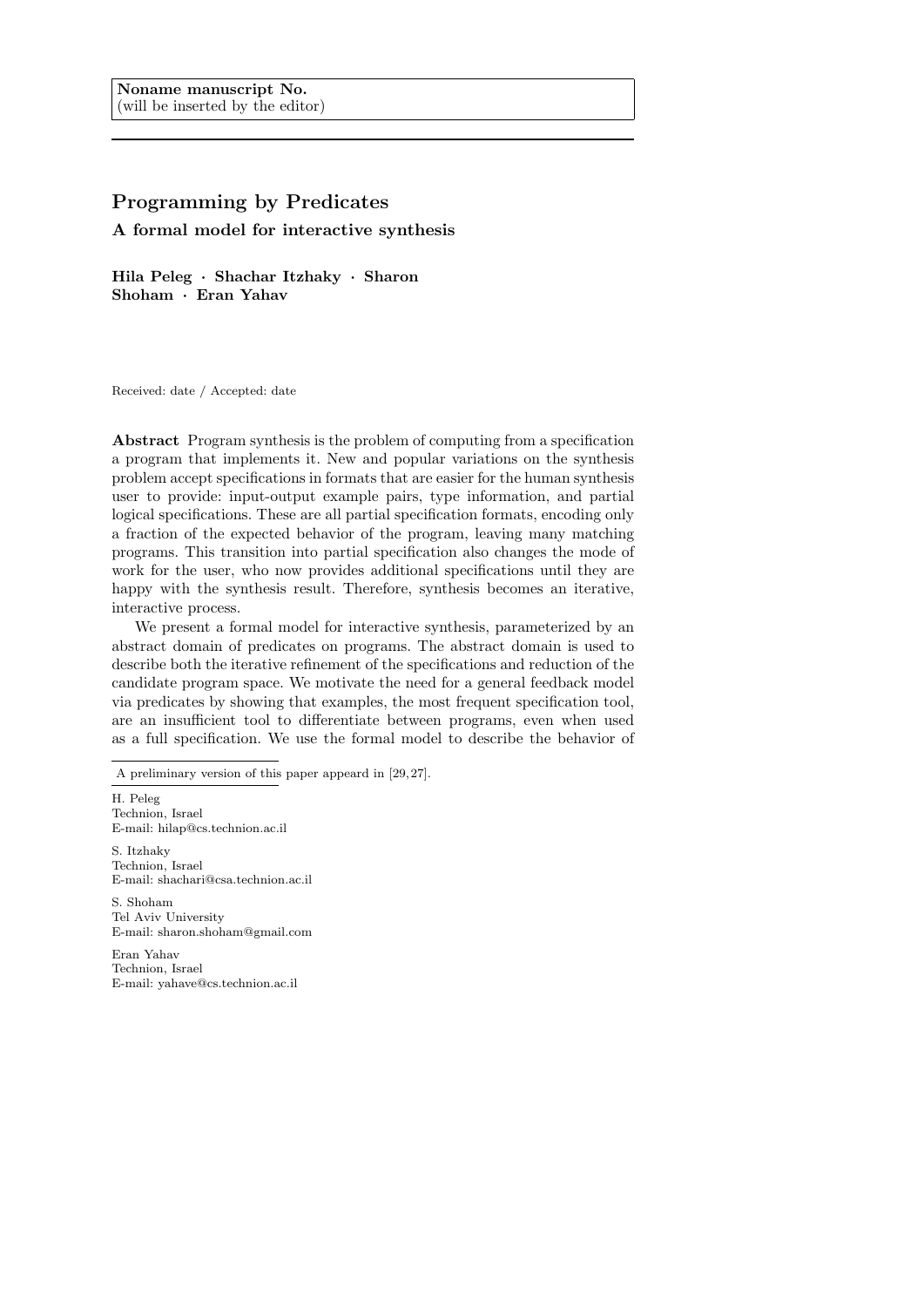several real-world synthesizers. Additionally, we present two conditions for termination of a synthesis session, one hinging only on the properties of the available partial specifications, and the other also on the behavior of the user. Finally, we show conditions for realizability of the user's intent, and show the limitations of backtracking when it is apparent a session will fail.

# 1 Introduction

Program synthesis is the problem of computing a program that implements a given specification. The classic synthesis problem searches for an implementation to a full specification, usually expressed in some logic. Other variations of the problem use a partial specification, such as input-output examples or type information, that are easier for the user to provide.

Programming by Example (PBE) tools that accept input-output pairs as their specification have also matured enough to be practical either on their own  $[13, 39, 20, 19, 40, 5, 41, 25, 22]$  or as a way to refine the results of typedriven synthesis [26, 10]. PBE-based synthesis tools for end-users are available for a wide variety of tasks from creating formulae in Microsoft Excel [13] to formulating SQL queries [39].

When the specifications are partial, the user is often brought into the loop to aid the synthesizer to determine the correctness of the final product and to direct it with additional feedback in case of ambiguity. Gulwani [14] separates synthesizers by their model of interaction with the user: (i) user-driven synthesis tools, in which the user is responsible for verifying the artifact returned by the synthesizer, and if incorrect, for providing additional specifications to the synthesizer, and (ii) *synthesizer-driven* tools, in which the synthesizer poses the user with membership queries for ambiguous examples until it has reached a level of confidence high enough to return a program to the user as a validation query. Counterexample-guided Inductive Synthesis (CEGIS) [37], in which a verifier is provided with a specification, and each program from the synthesizer is verified to produce either acceptance or an automatically generated counterexample, is seen as its own category, as the interactivity is between the synthesizer and the verifier.

Interactive synthesis Despite the fact that few user-driven tools define themselves as interactive synthesis tools, it is important to note that interactivity is always inherent in the synthesis workflow: the user provides some initial specification, runs the synthesis procedure, and is presented with an answer. However, they may not be satisfied with this answer, which leads to refinement of the specifications and another execution of the synthesizer. This iterative process of candidate solution and refinement is rarely discussed, as focus tends to remain on each single attempt to reach the user's intended program with as partial a specification as possible, via rankings and biases.

Interaction via predicates on programs Likewise, while each synthesis tool usually treats the mode of specification it leverages as its own domain input-output examples, types, etc.—the common ground is often overlooked.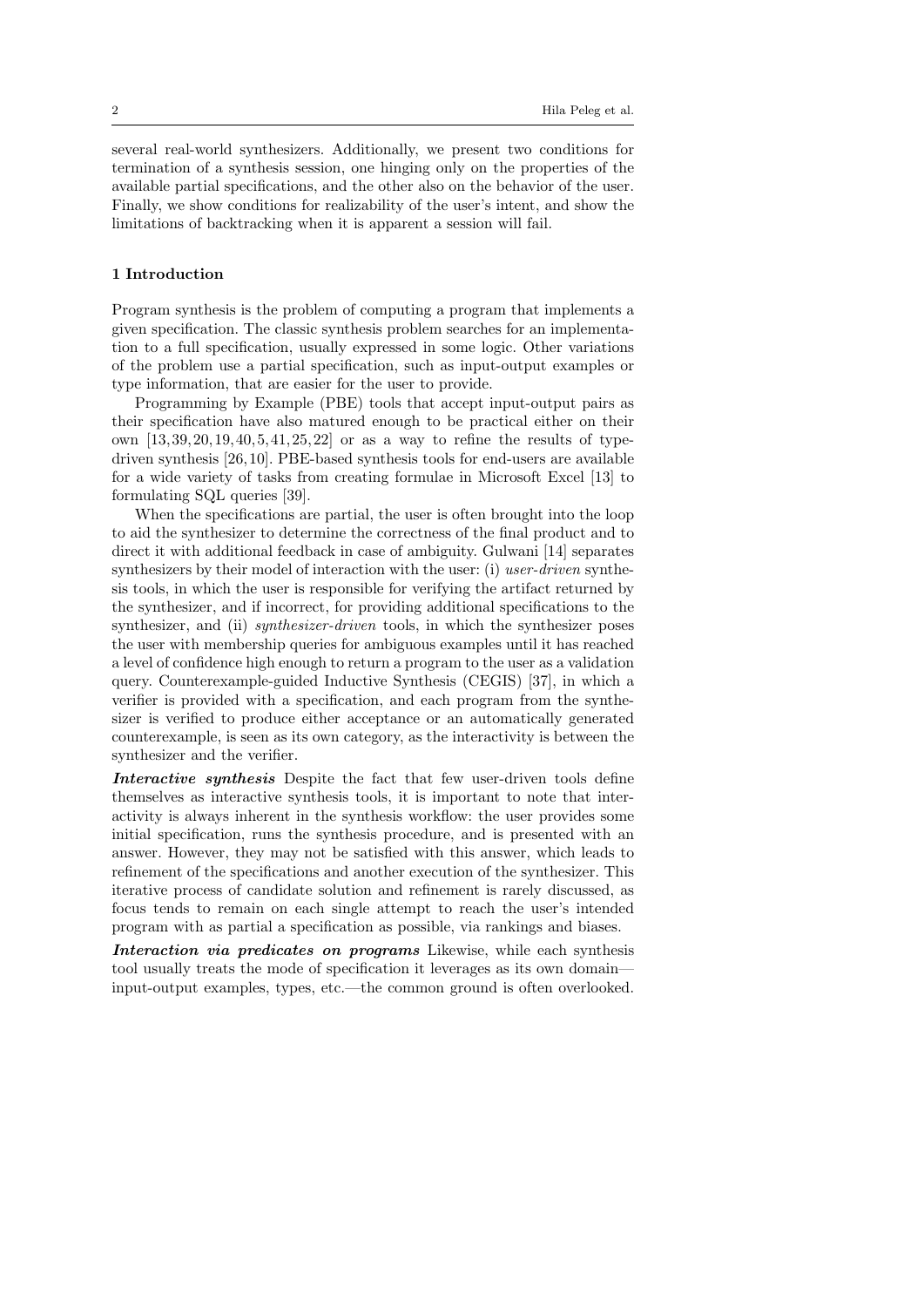Each of these modes of feedback can be seen as a predicate over programs, and the process of providing a partial specification as constraining the space of possible programs to those that satisfy each of the predicates. For instance, an input-output pair  $(i, o)$ , can be seen as the predicate  $\lceil program \rceil(i) = o$ . As previous work [7, 29] has shown, examples are a weak tool with which to provide specification. The addition of other predicates in works such as [29, 26, 2] allows for better separation between programs.

Finding a specification that describes a target program  $m^*$  is a challenging task. The most comprehensive specification that describes a target program  $m^*$  is every predicate available in the system that holds for  $m^*$ . To find a reasonable specification, we rely on assistance from the user. Our modeling of interactive synthesis incrementally considers additional predicates to refine the specification. In this paper, we limit our scope to this form of iterative synthesis, where the set of predicates is built monotonically.

Goal The goal of this work is to identify the parts of the synthesis interaction model that can be improved by future synthesizer design. To do this, we investigate the theoretical foundation of interactive synthesis. We present a model of the iterative synthesis process, centered around the interaction between the synthesizer and a human user, and grounded in the theory of abstract interpretation [6]. This model aims to capture work with a wide array of user-driven synthesizers. We use this model to prove both existing properties of synthesizers and desirable properties in future synthesis tools. Our definitions and results are grounded in real-world examples. This model provides a theoretical understanding of the properties of the interaction (e.g., progress, termination guarantees) which can be applied to current and future synthesizers. We find three aspects of the interaction that can be improved by expanding the communication channel between user and synthesizer.

**Existing work** Previous work has modeled single iterations of different flavors of synthesis [2, 32], and the counterexample-guided model of synthesis (CEGIS) [17, 35]. The synthesizer-driven model of program synthesis [23] has also been modeled via predicates, where user answers to membership queries are translated into constraints and used to reduce the search space for the next iteration. A learner-teacher model of program synthesis [24] has been presented mainly to model CEGIS, but can be applied to an iterative, userdriven synthesizer as well, with the human user taking on the role of the teacher. However, this model provides only guarantees stemming from the properties of the program space made available by the synthesizer, with little consideration of the way feedback is provided to the synthesizer. For a CEGIS model, this is sufficient, as communication between the teacher and learner is chiefly in examples, but is unsuitable for a more generic model where feedback formats and specification tools are multiform.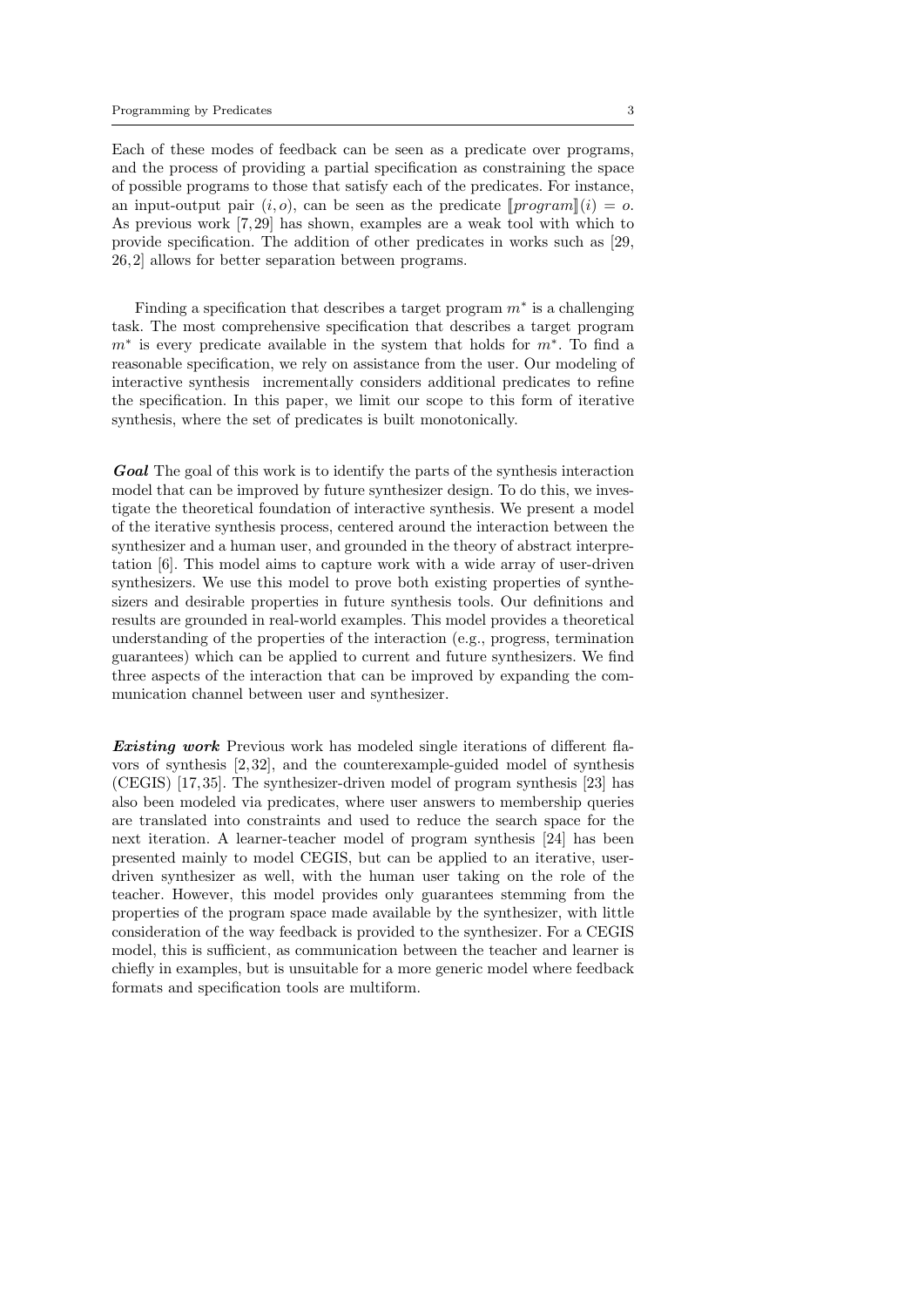# 1.1 Formal Model Approach

We formulate a model for interactive synthesis based on the notion of predicates over programs. Inspired by versatility of predicate abstraction techniques, we formulate our model using the theory of abstract interpretation. As a result, we are able to use known properties of Galois connection in order to prove properties of synthesis under our model.

An abstract domain of predicates Given a domain of programs M and a domain of predicates on programs  $P$ , we define the concrete domain of the synthesis algorithm to be sets of programs  $(2^M, \subseteq)$  and the abstract domain to be sets of predicates  $(2^{\mathcal{P}}, 2)$ , with an abstraction function that produces the (potentially) incomputable set of all predicates that hold for the set of programs, and a concretization function that produces the (potentially) incomputable set of all programs that satisfy a conjunction of all predicates in a given set. Since both these sets are likely not computable, a real synthesizer relies on the synthesizer's representation of the state to replace a concretization, and the user to replace the abstraction. Section 4 formally defines these domains and the operations on them.

Iterative, interactive synthesis In this domain, we can then define an iterative synthesis algorithm as an iterative refinement (i.e., adding of predicates) of the specification in each iteration of the process. This creates a synthesizer state, in itself an abstract element, from which the next program displayed to the user as a candidate solution is selected. This process, in essence, is leveraging the user to compute the abstraction of the target program, or more accurately, a finite subset of it. If a finite subset that underapproximates the target exists, the synthesis session can converge regardless of the implementation. Section 5 defines an iterative synthesis session, the notion of progress by the user, and the terms for convergence.

**Properties of interactive synthesis** Using this model, we show several properties of interactive synthesis. In section 7 we define the point from which a synthesis session can no longer converge, even if the user has, from their point of view, only provided correct specifications, and properties of the point we must backtrack to when that happens. Section 6 offers two separate sets of limitations on the model that lead to convergence (i.e., a finite session) in every session. A well-quasi-order of predicates ensures that all sessions will terminate, and a locally strongest user condition ensures termination when predicates only have a well-founded-ordering. We demonstrate these conditions and properties using realistic examples.

Implications Finally, section 8 discusses the implications of these properties for the designers of future synthesis tools, and section 9 discusses the instantiation of the model in a particular interaction model, the Granular Interaction Model presented in [29].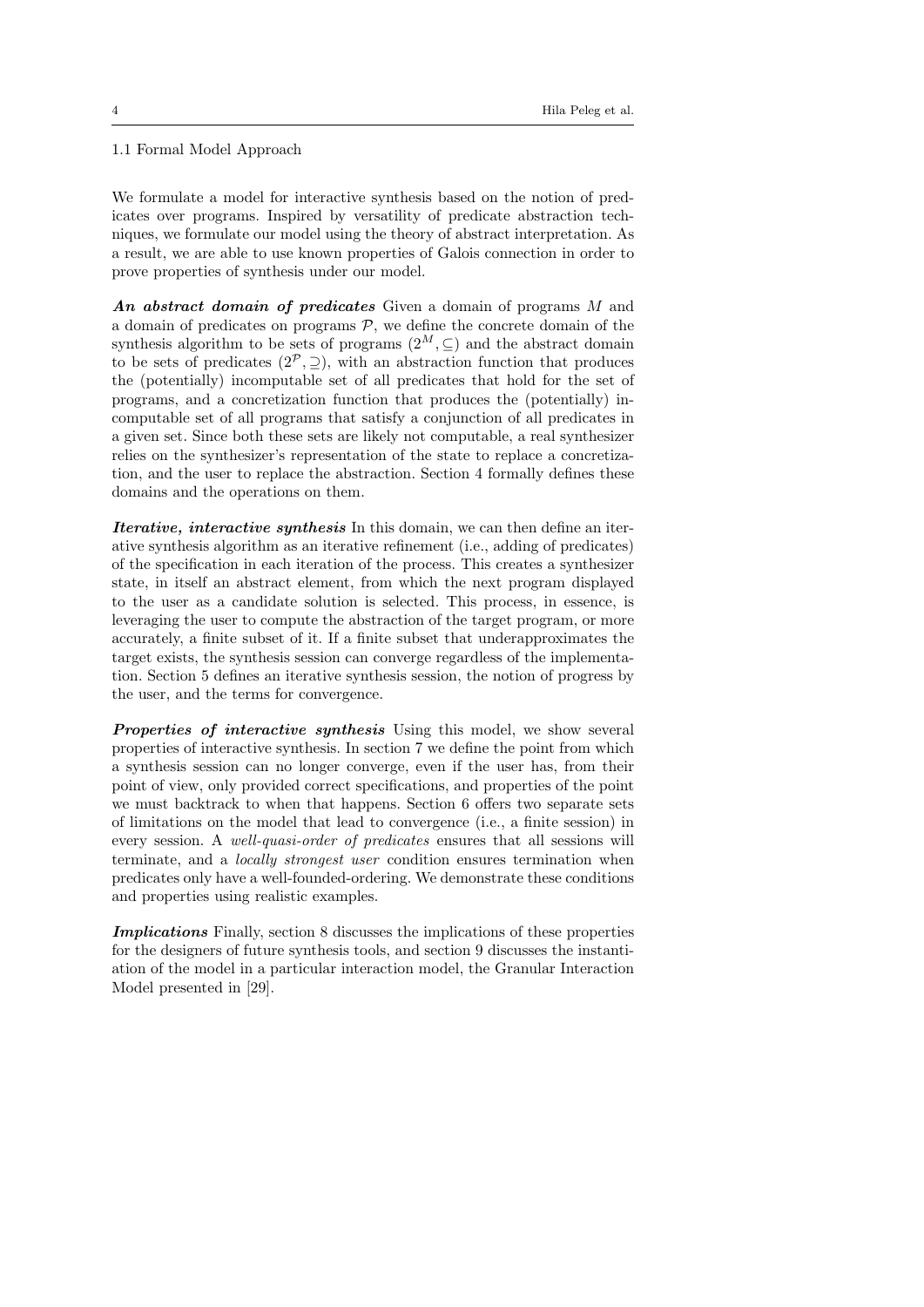# 1.2 Main contributions

The main contributions of this paper are:

- A theoretical result showing that example predicates are sometimes insufficient for reaching the desired program. We further show that real PBE sessions exhibit this problem.
- A general model for iterative synthesis using the theory of abstract domains,
- Convergence conditions for iterative synthesis sessions, based on properties of the predicates and user behavior,
- Insights about backtracking when a session can no longer converge, and
- Recommendations for designers of future synthesis tools.

# 2 Preliminaries

In this work we address program synthesis. Below we provide some background and terminology on program synthesis.

Notation of functions We interchangeably use the mathematical notation  $h(q(f(x)))$  for the functional composition called on object x and the objectoriented notation x.f.g.h (when Scala code is shown, a function application with no arguments does not require parentheses).

The synthesis problem Readers familiar with software verification would most likely recognize the common verification problem  $\forall \iota$ .  $\varphi(\iota)$ , where  $\iota$  ranges over possible program inputs and  $\varphi$  is a property to check (safety, liveness, termination, etc.). In synthesis, the problem is commonly stated as  $\exists m. \forall \iota. \varphi(m, \iota)$ , where m ranges over the domain of *candidate programs*, and the synthesizer is tasked with finding one program that satisfies the desired property on all inputs. Different tools have varying ways to define the candidate program space. Since this space is huge even for a modest program size, sifting through it to find a single program with the property  $\varphi$  is computationally hard.

User-driven synthesis The role of the user differs between synthesis techniques. In all synthesis methods the user is responsible for providing a partial or full specification. The difference lies in what happens when either a possible solution or an ambiguity are encountered. The different *interaction models* [14] are divided by the types of actions available in the communication between user and synthesis procedure, and by their originator.

When the specifications are partial, as in the case of tests or input-output samples, a function prototype, or a sketch for type-directed synthesis, additional interaction with the user is required to determine the correctness (i.e. termination) of the algorithm and to direct it further in the case of ambiguity.

**Programming by Example (PBE)** is a sub-class of the synthesis problem where all communication with the synthesizer is done using input-output examples. The classic PBE problem is defined as a set  $\mathcal E$  of examples, each of which is a pair of an input and its corresponding expected output; the result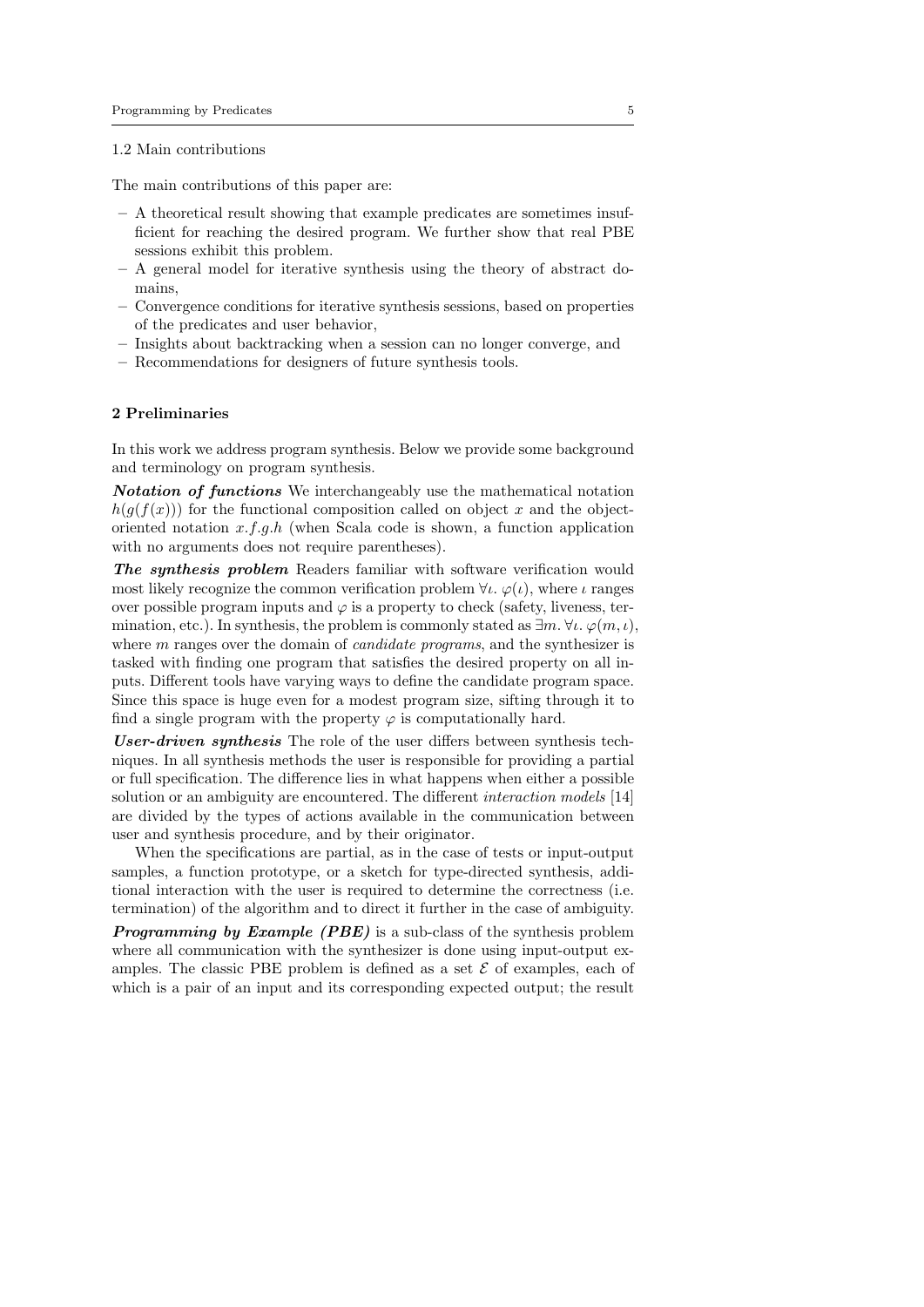is a program m that satisfies every example in  $\mathcal{E}$ . PBE has become widely popular since examples are easier to create than full logical specifications, can be provided in many formats from tabular data to unit tests, and can even be created by non-programmers. Since there might be more than one program m that matches all specifications, the iterative PBE problem was introduced. In the iterative model, each candidate program  $m_i$  is presented to the user, which may then accept  $m_i$  and terminate the run, or answer the synthesizer with additional examples  $\mathcal{E}_i$  that direct it in continuing the search.

As an extension, abstract examples[7] can be used to describe a (possibly infinite) set of examples using a short description. This description usually uses a weak abstraction mechanism, such as regular expressions.

Vocabulary and candidate program space Syntax-guided synthesis (Sy-GuS) [2] uses a vocabulary  $V$  of grammatical constructs, e.g., constants, functions, operations, and statement list, to define the possible space of programs. We use the elements in  $V$  to construct programs as follows: given an element f with arity k and k subprograms  $c_1, \ldots c_k$ ,  $f(c_1, \ldots, c_k)$  is a new program.

Synthesizers that are not syntax-guided [33, 9] also use provided or learned operations, method calls, or code templates from which programs are created. We also denote this set of provided elements  $V$ .

The *candidate program space*  $\llbracket \mathcal{V} \rrbracket$  is the (possibly infinite) set of all programs that can be created by  $V$ . For example, the candidate space of a SyGuS synthesizer is  $\llbracket \mathcal{V} \rrbracket = \{f(c_1, \ldots, c_k) \mid f \in \mathcal{V}, f \text{ has arity } k, c_i \in \llbracket V \rrbracket \}.$ 

This naive definition includes many programs that do not compile, or that cause a runtime error for all runs in the case of an interpreted language. Programs that do not compile may be created by the synthesizer in the exploration of the space, but since they are not candidates for a result, the term candidate program space will usually be used to describe all programs that compile.

**Program semantics** In the most abstract sense, a program m accepts input  $\iota$  and produces output  $\omega$ . In programs that have effects on their environment (sending network packets, moving a robotic arm) the environment state can be folded into the input and output spaces; so for all purposes, we can assume a definition of program semantics as  $\llbracket m \rrbracket : D \to O \cup \{\perp\}.$  The special value  $\perp$  indicates abnormal behavior, which may be a run-time error or nontermination. It means there is no execution of the program with the given input that reaches the designated "successful" exit point.

**Program equivalence** We say two programs  $m, m'$  are equivalent if  $\llbracket m \rrbracket$  =  $\llbracket m' \rrbracket$ , or if the functions are equivalent. This is the same as saying  $\forall \iota \in D \llbracket m \rrbracket(\iota) = \llbracket m' \rrbracket(\iota)$ . Note that equivalent programs may still differ in other  $D[\![m]\!](\iota) = [\![m']\!](\iota)$ . Note that equivalent programs may still differ in other measures: readability, best practices, performance, etc.

Many synthesizers use the notion of *observational equivalence* [1,38] to generalize the concept of equivalence: given a set of inputs  $I \subseteq D$ , an equivalence relation  $\equiv_I$  is defined s.t. for a program m and a program  $m'$ ,  $m \equiv_I m'$  iff  $\forall \iota \in I$ .  $[\![m]\!](\iota) = [\![m']\!](\iota)$ . If  $I = D$ , this is a full equivalence between programs.<br>This notion is useful in approximating equivalence in the synthesis process, by This notion is useful in approximating equivalence in the synthesis process, by using an I of finite, managable size.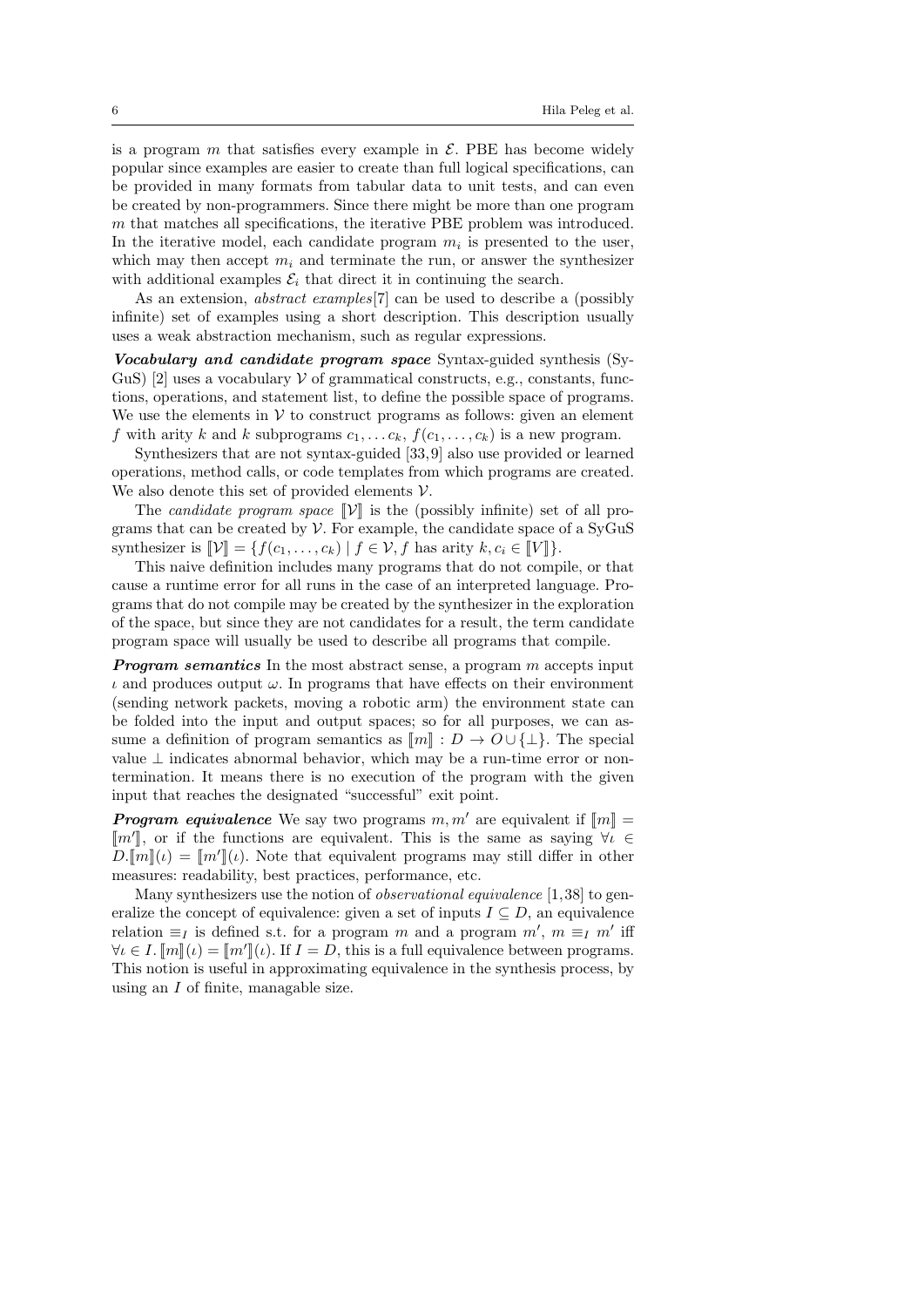# 3 The Need for an Abstract Model of Synthesis

This work uses predicates as the basis for interaction with a program synthesizer. In this section we motivate the need for such a flexible interaction model. To this end, we show the importance of extending the user's answer model beyond input-output examples, and beyond purely functional specifications in general. Every functional specification is incomplete in a similar way, but in this section we focus on input-output examples as they are the tool of choice for many synthesizers. We formally examine the scenario where the user has seen an undesirable program component and would like to exclude it specifically. We will show that this is not always possible, i.e., that examples are insufficient to communicate some elements of the user's intent.

We start by showing the interaction model of Programming by Example (PBE) and its shortcomings, and then describe how a granular interaction model (GIM) overcomes these shortcomings by using a richer interaction model.

## 3.1 Motivating Example: Interaction with a classic PBE synthesizer

Consider the task of writing a program that finds the most frequent characterbigram (2-character sequence) in a string. Assume that the vocabulary  $\mathcal V$  contains standard operations on strings, characters, and lists, designed for linear functional composition. In addition, assume that an initial partial specification is provided in the form of an input-output example:

# $\sigma_0$  = "abdfibfcfdebdfdebdihgfkjfdebd"  $\mapsto$  "bd".

In this example, the bigram "bd" is the most frequent (appears 4 times), and is thus the expected output of the synthesized program.

Table 1 shows the interaction of a programmer with a PBE synthesizer to complete our task. The synthesizer poses a question to the programmer: a candidate program that is consistent with all examples. The programmer provides an answer in the form of an accept, or additional input-output examples to refine the result.

Based on the initial example, the synthesizer offers the candidate program  $q_1$ , which consists of a single method from the vocabulary – takeRight(2), which returns the 2 rightmost characters – applied to the input. The programmer then responds by providing the example  $\sigma_1$ , which is inconsistent with the candidate program, and therefore differentiates it from the target program.

At this point, the synthesizer offers a new candidate program  $q_2$ , which is consistent with both  $\sigma_0$  and  $\sigma_1$ .

The interaction proceeds in a similar manner. Each additional example may reduce the number of candidate programs (as they are required to satisfy all examples). If the user chooses the examples carefully, the process terminates after a total of 4 examples.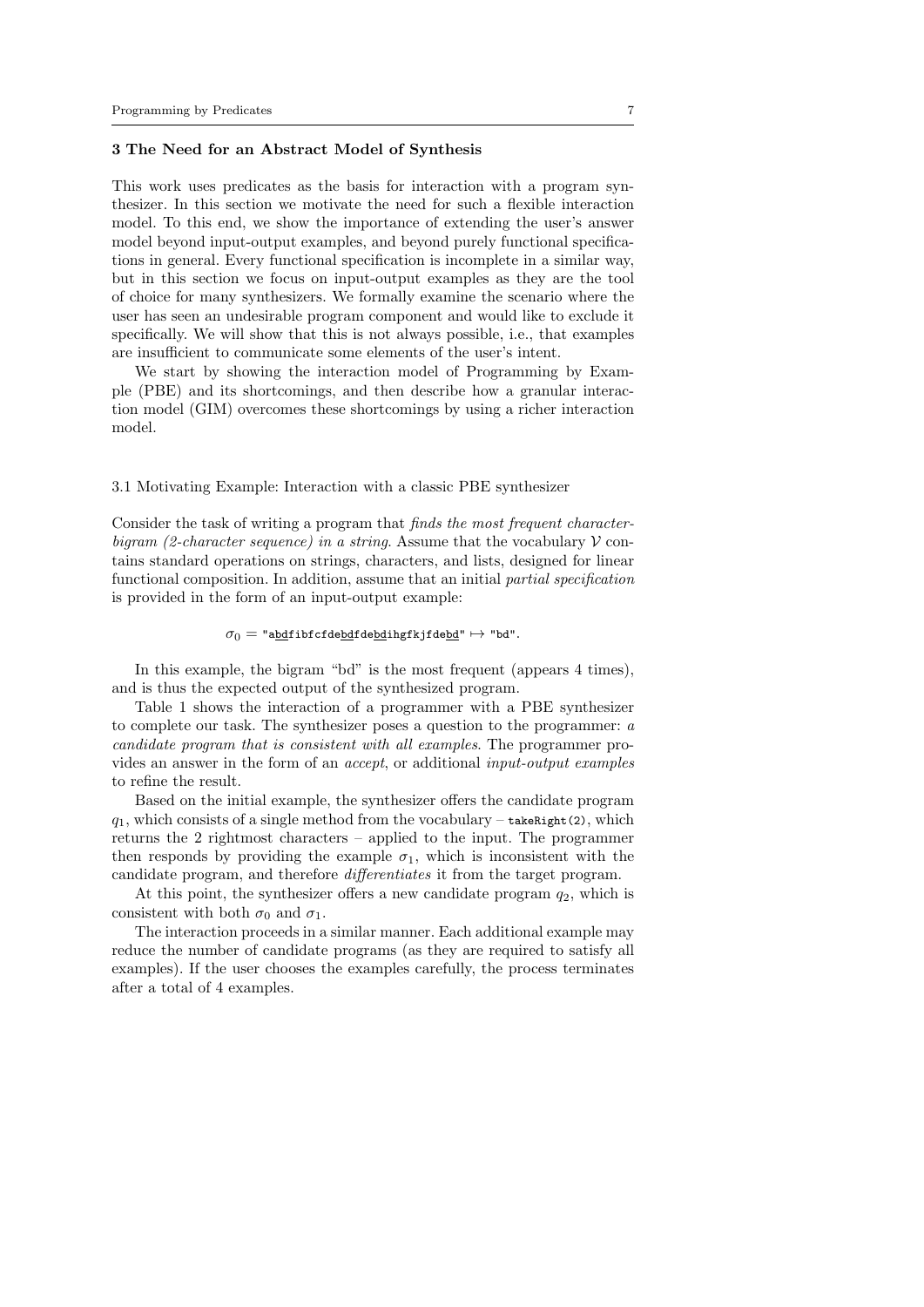| <b>Task:</b> find the most frequent bigram in a string                           |                                                                   |  |  |  |
|----------------------------------------------------------------------------------|-------------------------------------------------------------------|--|--|--|
| Initial example $(\sigma_0)$                                                     | "abdfibfcfdebdfdebdihgfkjfdebd" $\mapsto$ "bd"                    |  |  |  |
| Question $q_1$                                                                   | input<br>1                                                        |  |  |  |
|                                                                                  | .takeRight(2)<br>$\overline{2}$                                   |  |  |  |
| <b>Problem:</b> take Right will just take the right of a given string            |                                                                   |  |  |  |
| <b>Idea:</b> the frequent bigram needs to be placed in the middle                |                                                                   |  |  |  |
| Answer $\sigma_1$                                                                | "cababc" $\mapsto$ "ab"                                           |  |  |  |
| Question                                                                         | input<br>$\mathbf{1}$                                             |  |  |  |
|                                                                                  | drop(1)<br>$\overline{2}$                                         |  |  |  |
| $q_2$                                                                            | , take(2)<br>3                                                    |  |  |  |
| <b>Problem:</b> this program crops a given input at a constant position          |                                                                   |  |  |  |
| <b>Idea:</b> vary the position of the frequent bigram between examples           |                                                                   |  |  |  |
| Answer $\sigma_2$                                                                | "bcaaab" $\mapsto$ "aa"                                           |  |  |  |
|                                                                                  | input<br>$\mathbf{1}$                                             |  |  |  |
| Question                                                                         | .zip(input.tail)<br>$\overline{2}$                                |  |  |  |
|                                                                                  | drop(1)<br>3                                                      |  |  |  |
| $q_3$                                                                            | .map( $p \Rightarrow p. 1.$ toString + $p. 2$ )<br>$\overline{4}$ |  |  |  |
|                                                                                  | .min<br>5.                                                        |  |  |  |
| <b>Problem:</b> in all examples the output is the lexicographical minimum of all |                                                                   |  |  |  |
| bigrams in the string (e.g., "aa" < "bc", "aa" < ca", "aa" < "ab")               |                                                                   |  |  |  |
| <b>Idea:</b> have a frequent bigram that is large in lexicographic order         |                                                                   |  |  |  |
| Answer $\sigma_3$                                                                | "xyzzzy" $\mapsto$ "zz"                                           |  |  |  |

Table 1 The difficulty of finding a differentiating example.

Finding differentiating examples may be hard Consider the candidate program  $q_3$ . To make progress, the user has to provide an example that differentiates  $q_3$ from the behavior of the desired program. If the specification included a logical formula specifying the desired behavior in full, then, as in counterexampleguided synthesis [35] the synthesizer could find an input where the program differs from the specification, but without it, this burden falls on the user. To find a differentiating example, the user must (i) understand the program  $q_3$ and why it is wrong, and (ii) provide input-output examples that overrule  $q_3$ , and preferably also similar programs.

By examining the code of  $q_3$ , it is easy to see that  $\min$  is a problem: calculating a minimum should not be part of finding a most frequent bigram. Even after understanding the problem, the programmer must still find a differentiating example that rules out  $q_3$ . Because the min in  $q_3$  takes the (lexicographical) minimum from a list of the bigrams in the input, the programmer comes up with an example where the desired bigram is the *largest* one, as in  $\sigma_3$ .

In this interaction, the programmer had to express the explicit knowledge ("do not use min") implicitly through examples. Coming up with examples that avoid min requires deep understanding of the program, which is then only leveraged implicitly (through examples). Even then, there is no guarantee min will not recur: as we will show in Section 3.2, it cannot be removed completely in this model. In this case, since the programmer already knows that programs using min should be avoided, this information is best communicated explicitly to the synthesizer.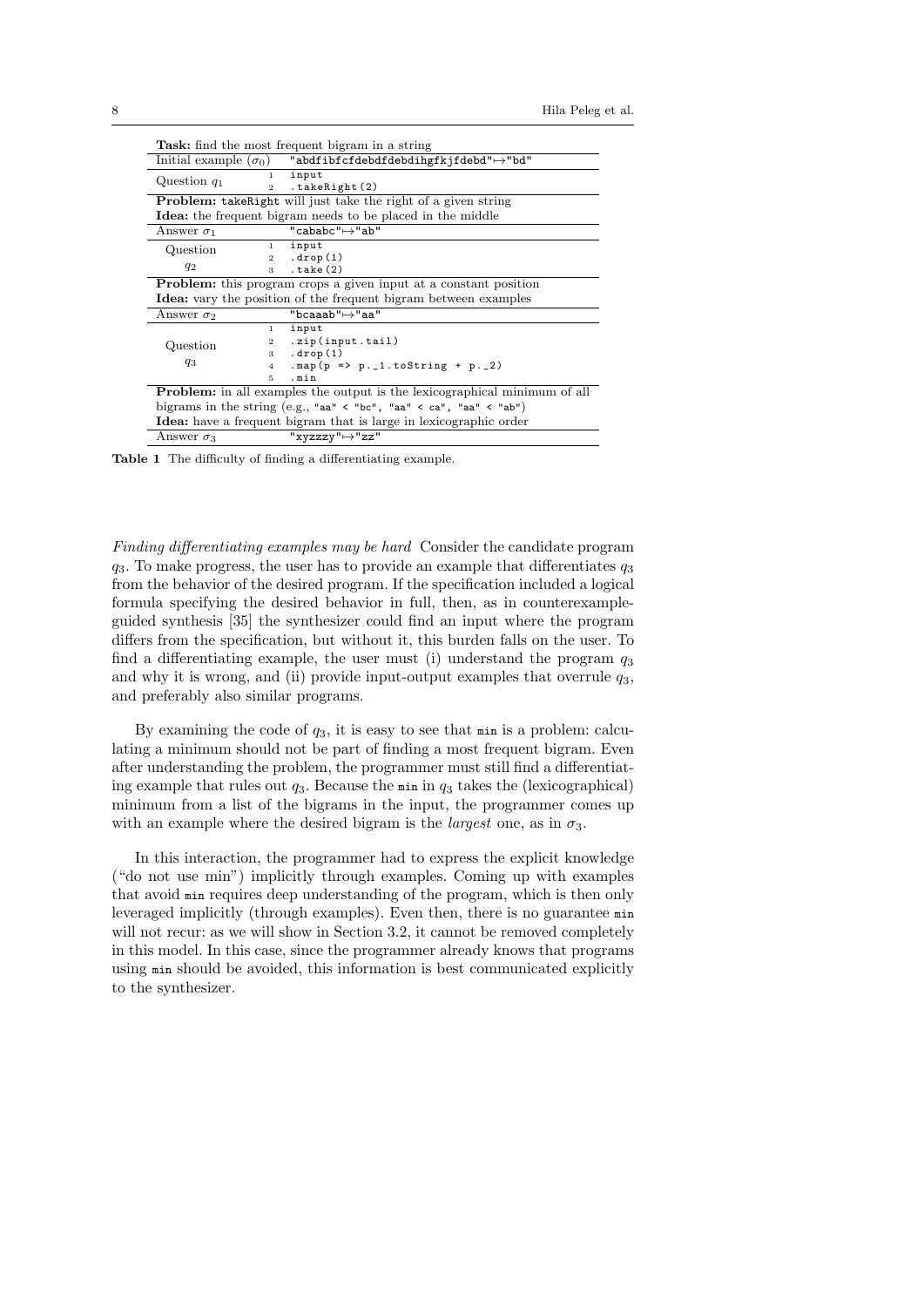# 3.2 The Insufficiency of Examples

In the PBE session shown in the previous section, the user encounters the function min, which they believe should never be part of a result of the session. However, simply providing an example to rule out the current program might not be enough to remove min from all candidates to ensure it never recurs. We now formally prove it is *impossible* to completely remove methods like  $\min$ from the search space using examples.

Section 2 defines the equivalence relation used in observational equivalence:  $m_1 \equiv_I m_2$  iff  $\forall \iota \in I$ .  $[m_1](\iota) = [m_2](\iota)$ . Since this is an equivalence relation over programs, it also creates a partition of the space,  $M/\equiv I$ , according to the behavior on I.

Now let us consider the equivalence relation  $\equiv_D$ , over D, the entire input domain. This relation divides the candidate program space into the smallest observational equivalence classes possible, i.e., classes of completely equivalent programs. They differ in other measures: readability, best practices, performance, but *observationally* are the same. Intuitively, this means each iteration providing a new example refines the partition, and at the limit, the most refined partition possible is represented by  $\equiv_D$ .

Let us assume a program m containing some undesirable  $v \in V$ . If m is functionally equivalent to  $m^*$ , then for any example set  $\mathcal{E}$ , and  $I = \{i \mid (i, \omega) \in$  $\mathcal{E}\}, m \equiv_I m^*$ , which means m will be in the equivalence class of  $m^*$ , and there exists a run of the synthesizer that returns  $m$  instead of  $m^*$ .

We state the following claim:

**Proposition 1** Let  $v \in V$  be a vocabulary element such that there exists a program m that is equivalent to  $m^*$  and contains v. Then examples alone cannot rule out v from the equivalence class of  $m^*$ .

Proposition 1 is applicable to different kinds of differences that might exist between two programs in the same equivalence class in  $\equiv_D$ : best practice differences (which may even vary between two projects), different runtime complexities, or programs containing redundant code. We focus on redundant code, and specifically on two methods to create redundant code in a program: invertible methods and nullipotent methods.

- $-$  *Invertible methods* are methods with an inverse that, when applied in sequence lead back to the initial input. For instance, reverse on a list is invertible and its own inverse, as in.reverse.reverse will be identical to in. An invertible method can always be added to the target program along with its inverse, resulting in an equivalent program.
- Nullipotent methods are methods that, when applied, lead to the same result as not being applied. While this is often context-sensitive, e.g. calling toList on a list or mkString on a string, there are calls that will always be nullipotent, such as takeWhile(true). Because some methods are nullipotent only in a certain context, they may be in a synthesizer's vocabulary, and end up in the program space in contexts where they are nullipotent. It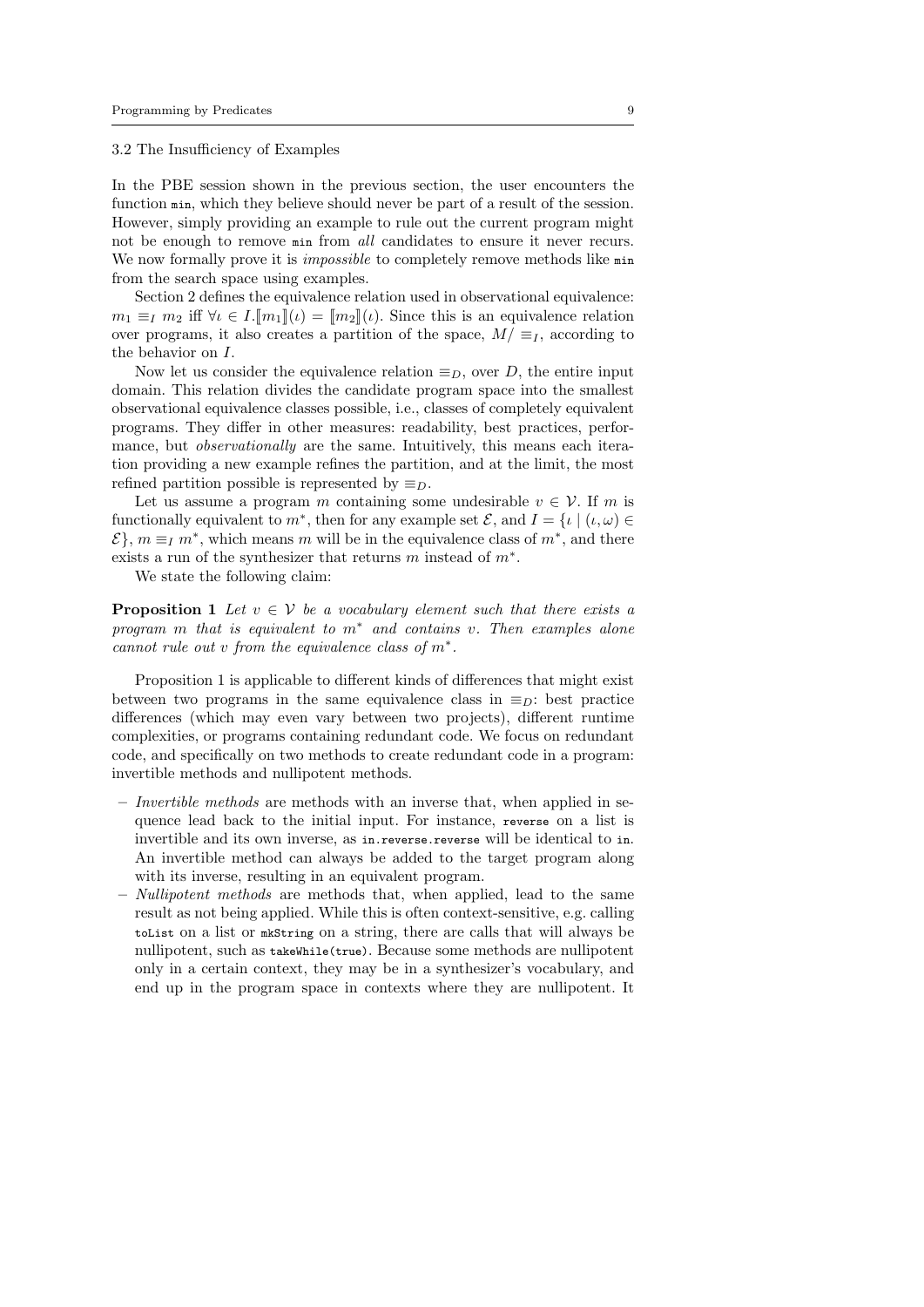is easy to construct a program that contains nullipotent methods and is equivalent to the target program.

If we examine the programs in Table 1, we notice the user trying to rid themselves of a component from  $\mathcal V$ , the call to min. The target program of the synthesis session is the Scala program

 $input \cdot zip(input + tail) \cdot map(p \implies p \cdot _1 \cdot toString + p \cdot _2) \cdot groupBy(x \implies x)$ . map ( kv => kv. \_1 -> kv. \_2. length ) . maxBy ( \_. \_2). \_1

Let us now construct an equivalent program by appending to it an invertible pair of functions in sequence:  $\text{sliding}(2)$ .min. The function  $\text{sliding}(2)$ , when applied to a string of length 2 will return List("dc"), and min when applied to list of size 1 will return the only member of the list. This means there is a program that is equivalent to  $m^*$  on every input, and contains min. As such, given any number of examples applied  $\min$ , a letter from  $\mathcal{V}$ , will not be ruled out entirely.

This construction is possible for many target programs, under many vocabularies, showing that it is often impossible to discard an undesirable member of the alphabet or an undesired sequence using examples alone.

Furthermore, since many existing PBE synthesizers prune very aggressively based on observational equivalence, or equivalence based only on the given examples, programs that do not include the undesired component may not be available anymore as they have been removed from the space.

It's easy to consider synthesis from a purely functional standpoint, and see the iterative PBE process as sufficient: every time a program  $m$  that is returned from the synthesizer is not functionally correct, there exists an example  $(\iota, \omega)$ , and by extension a set of examples  $I_i$  which will separate m and  $m^*$  into two equivalence classes.

Every time the user provides a new example  $(\iota, \omega)$  that rules out the current candidate program m, or in other words  $\llbracket m \rrbracket(\iota) \neq \omega$ , this creates a refinement,  $(\equiv_{I\cup\{i\}})\subsetneq (\equiv_I)$ , that breaks up at least one observational equivalence class that from which the candidate program was taken: the program m does not uphold  $(\iota, \omega)$  and will be part of one equivalence class, while  $m^*$ , the target program, does uphold  $(\iota, \omega)$  and will be part of another. If the equivalence class of  $m^*$  in this partition contains undesirable programs, the partition is simply not refined enough.

# Proposition 2 A program from the equivalence class of the target program m<sup>∗</sup> that is returned by Select cannot be ruled out by examples alone.

We can now see that the impossibility in Proposition 1 is subsumed by Proposition 2. If the program returned by the synthesizer (in future sections we will refer to this as Select) is in the observational equivalence class of the target program under  $\equiv_D$ , the undesirable program cannot be ruled out. This means that if the user is to apply their knowledge on best practices, performance or readability, a refinement that goes beyond examples is needed. We add to this the scenario shown in Section 3.1, which shows that even in cases where the equivalence class of the target program has not been reached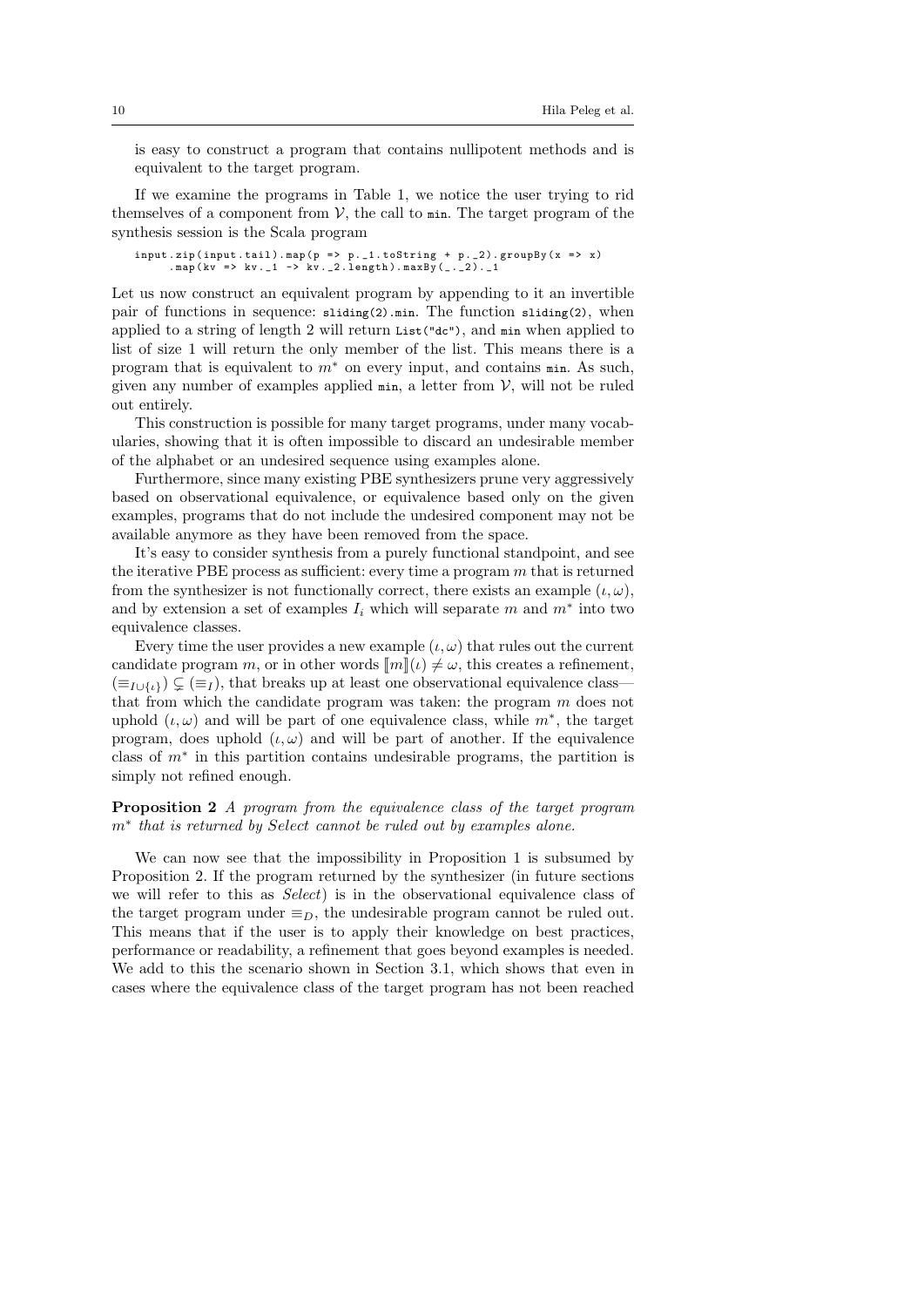| <b>Task:</b> find the most frequent bigram in a string                            |                                                                             |  |  |  |
|-----------------------------------------------------------------------------------|-----------------------------------------------------------------------------|--|--|--|
| Initial                                                                           | "abdfibfcfdebdfdebdihgfkjfdebd" $\mapsto$ "bd"<br>specifications            |  |  |  |
| Question                                                                          | input //"abdfibfcfdebdfdebdihqfkjfdebd"<br>$\mathbf{1}$                     |  |  |  |
| $q_1$                                                                             | $.$ takeRight $(2)$ //bd<br>$\overline{\mathbf{2}}$                         |  |  |  |
| <b>Problem:</b> take Right will just take the right of a given string             |                                                                             |  |  |  |
| Idea: take Right will never be useful since we always want to consider            |                                                                             |  |  |  |
| every element. Remove take Right from the result program.                         |                                                                             |  |  |  |
| Answer<br>Remove(takeRight(2))                                                    |                                                                             |  |  |  |
| Question                                                                          | input //"abdfibfcfdebdfdebdihqfkjfdebd"<br>$\mathbf{1}$                     |  |  |  |
| $q_2$                                                                             | $drop(1) // "bdfibfcfdebdfdebdihgfkjfdebd"$<br>$\overline{2}$               |  |  |  |
|                                                                                   | $.\take(2)$ //"bd"<br>3                                                     |  |  |  |
| <b>Problem:</b> this program crops a given input at a constant position           |                                                                             |  |  |  |
| <b>Idea:</b> we don't want to crop anything out, so these functions have no place |                                                                             |  |  |  |
| in the result program.                                                            |                                                                             |  |  |  |
| Answer                                                                            | Remove(drop(1).take(2))                                                     |  |  |  |
|                                                                                   | input //"abdfibfcfdebdfdebdihgfkjfdebd"<br>$\mathbf{1}$                     |  |  |  |
| Question                                                                          | .zip(input.tail) //List( $(a, b)$ , $(b, d)$ , $(d, f)$ ,<br>$\overline{2}$ |  |  |  |
| $q_3$                                                                             | .take(2) $//List((a, b), (b, d))$<br>3                                      |  |  |  |
|                                                                                   | .map(p => p._1.toString + p._2) //List("ab","bd")<br>4                      |  |  |  |
|                                                                                   | .max $//"bd"$<br>5.                                                         |  |  |  |
| <b>Problem:</b> while the beginning of this program is actually good (dividing    |                                                                             |  |  |  |
| the program into bigrams) and so is the mapping of a 2-tuple to a string,         |                                                                             |  |  |  |
| take(2) truncates the bigram list.                                                |                                                                             |  |  |  |
| <b>Idea:</b> preserve what is good in the program and remove take(2) on its       |                                                                             |  |  |  |
| own and not just as part of a sequence.                                           |                                                                             |  |  |  |
| Affix(zip(input.tail))                                                            |                                                                             |  |  |  |
| Answer                                                                            | Remove(take(2))                                                             |  |  |  |
|                                                                                   | $\text{Retain}(\text{map}(p \Rightarrow p.1.1.1)$                           |  |  |  |
|                                                                                   |                                                                             |  |  |  |

Table 2 Providing granular, syntactic feedback.

there is value to allowing the user to communicate more detailed information to the synthesizer.

The practical implications of Proposition 1 are discussed in [29], which examines the existence of method sequences deemed undesirable by users in candidate programs. The data as well as opinions collected from users show that the inability to remove an undesirable letter from the alphabet has realworld consequences, which add to the user's frustration with the synthesizer. In users that performed PBE session in the user study, undesirable sequences of methods appeared up to 7 times in a single user session and, on average, about 3 times in each session. This shows that the inability to remove a letter or sequence is neither a purely theoretical problem, nor a problem leading only to equivalent rather than correct programs, but a real distraction from the ability to synthesize over an expressive vocabulary. The user study also showed that in several of the tasks, PBE users ended up accepting a program with superfluous elements.

These results bring us to the need to define a more expressive, granular model.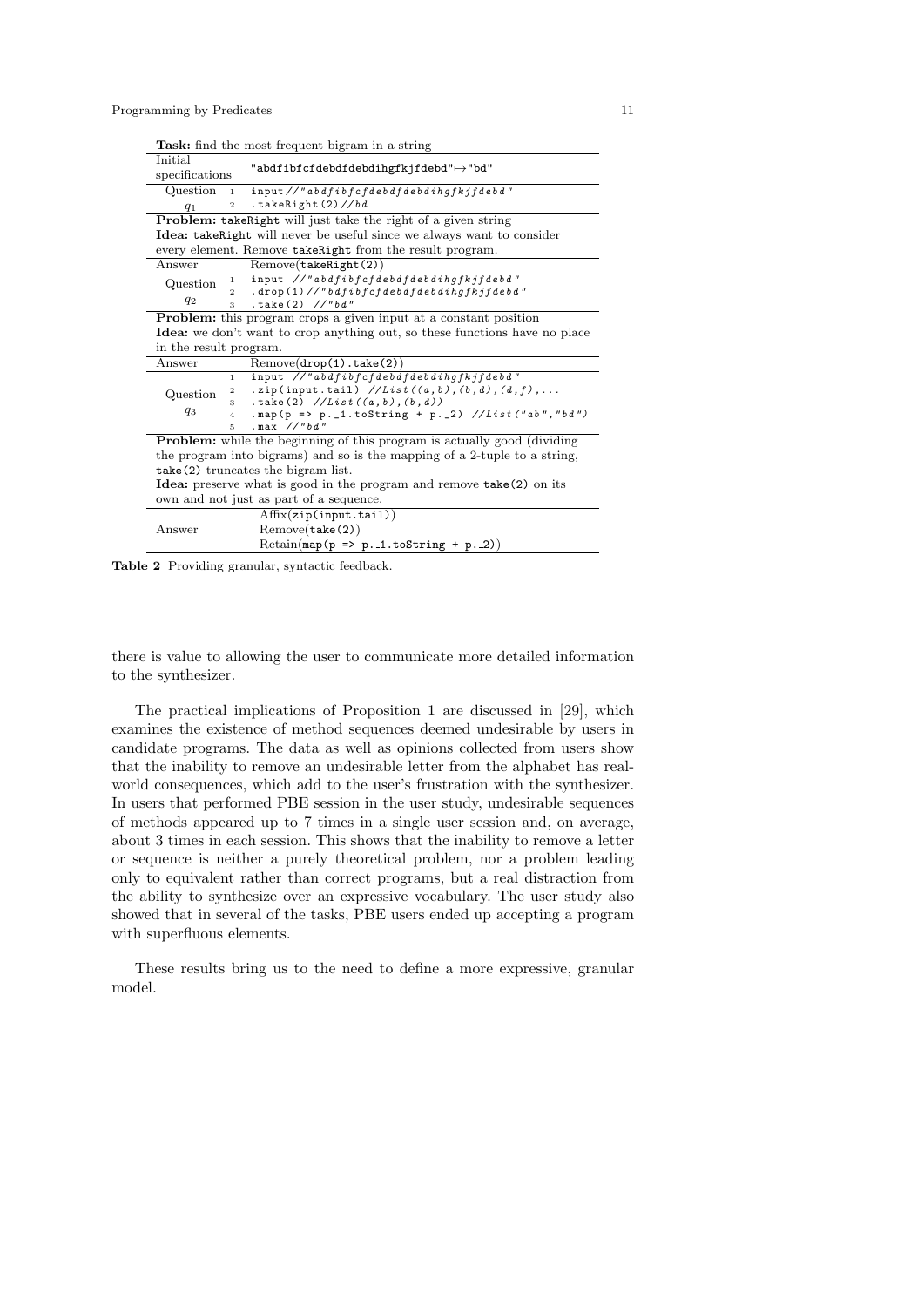3.3 Interaction through a granular interaction model

GIM improves PBE by employing a richer, granular interaction model with additional feedback predicates. On the one hand, the synthesizer supplements the candidate programs by debug information that assists the programmer in understanding the programs and identifying their good and bad parts. On the other hand, the user is not restricted to providing semantic input-output examples, but can also mark parts of the program code itself as parts that must or must not appear in any future candidate program. This allows the user to provide explicit, syntactic, feedback on the program code, which is more expressive, and in some cases allows the synthesizer to more aggressively prune the search space.

The GIM interaction for the same task of finding the most frequent bigram is demonstrated in Table 2. Question 1 is as before: the synthesizer produces the candidate program input.takeRight(2). In contrast to classic PBE, the granular interaction model provides additional debug information to the user, showing intermediate values of the program on the examples. This is shown as comments next to the lines of the synthesized program. For  $q_1$ , this is just the input and output values of the initial example. In the next steps this information will be far more valuable.

Given  $q_1$ , the programmer responds by providing *granular feedback*. Using GIM it is possible to narrow the space of programs using syntactic predicates on programs, in a domain where  $m = f_n(f_{n-1}(\ldots input \ldots))$ :

- 1.  $\mathit{exclude}(f_i, \ldots, f_j)$  where  $i \leq j$ : will hold only for programs m where  $\neg \exists k . f'_k = f_i \wedge \cdots \wedge f'_{k+i-j} = f_j$
- 2.  $\text{retain}(f_i, \ldots, f_j)$  where  $i \leq j$ : will hold only for programs m where  $\exists k.f'_k =$  $f_i \wedge \cdots \wedge f'_{k+i-j} = f_j$
- 3.  $affix(f_0, \ldots, f_i)$ : will hold only for programs m where  $\forall j \leq i.f_j = f'_j$ .

Presented with input.takeRight(2), the user can exclude a sequence of operations from the vocabulary, in this instance take Right(2), ruling out any program where takeRight(2) appears. This also significantly reduces the space of candidate programs considered by the synthesizer.

The synthesizer responds with  $q_2$ . Note that in such cases the debug information assists the programmer in understanding the program, determining whether it is correct, or, as in this case, identifying why it is incorrect. To rule out  $q_2$ , the user rules out the sequence  $\text{drop}(1)$ .take(2), as the debug information shows the effect ("take the second and third character of the string"), and the user deems it undesirable at any point in the computation to truncate the string, as all characters should be considered.

The synthesizer responds with  $q_3$ . This candidate program contains something the programmer would like to preserve: the debug information shows that the prefix input.zip(input.tail) creates all bigrams in the string. The user can mark this prefix to affix, or to make sure all candidate programs displayed from now on begin with this prefix. This removes all programs that start with any other function in  $V$ , effectively slicing the size of the search space by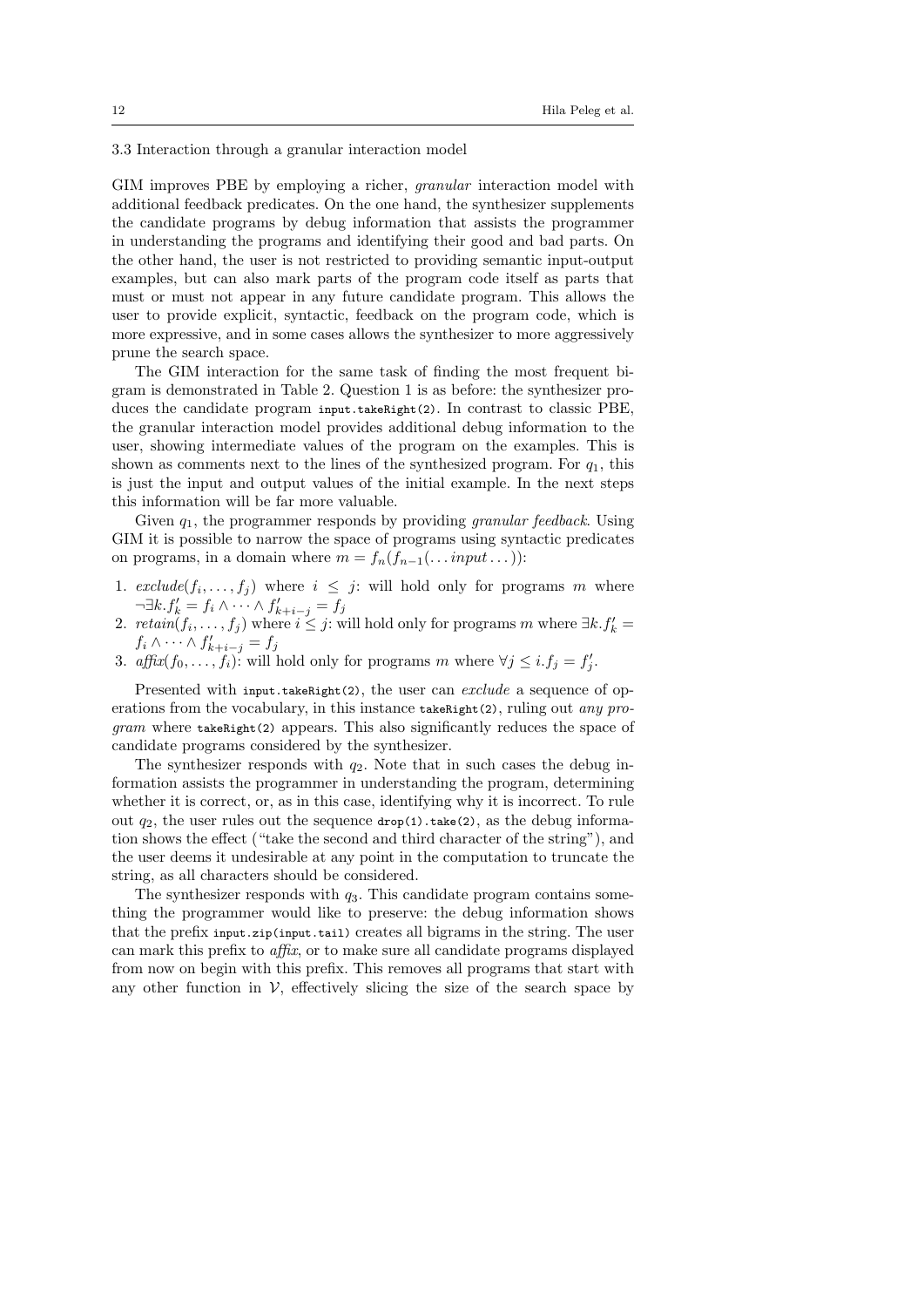$|\mathcal{V}|$ . Another option (multiple operations stemming from the same program are not only allowed but encouraged) is to exclude take(2) since the resulting truncation of the list is undesirable.

Eventually, the synthesizer produces the following program:

```
1 input \frac{\ell}{a} \delta \frac{f}{b} f \delta \frac{f}{d} e \delta \frac{f}{d} e \delta \frac{f}{d} f \delta \frac{g}{d} f} . zip(input.tail) \frac{\ell}{a} f(a, b), (b, d), (d,
2 . zip (input . tail) // List ((a, b), (b, d), (d, f), (f, i), (i, b), (b, f), ...)<br>3 . map (p => p. 1, to String + p. 2) // List ("ab", "bd", "df", "fi", "ib",
 3 .map(p => p._1.toString + p._2)//List("ab","bd","df","fi","ib",...)<br>4 .groupBy(x => x)//Map("bf"->List("bf"),"ib"->List("ib"),...)<br>5 .map(kv => kv._1 -> kv._2.length)//Map("bf"->1,"ib"->1,"gf"->1,...)
6 . maxBy (_._2) // ("bd", 4)
         . -1 //" b d"
```
which does not discard any bigram, counts the number of occurrences, and retrieves the maximum. This program is accepted.

In order to support GIM, we need to augment synthesis to allow its feedback predicates, exclude, retain, and affix. In the following sections, we will present a general model for interactive synthesis which allows general predicates on programs, including the GIM predicates presented in this section, predicates on types, and, of course, examples.

# 4 Foundations for Synthesis with Abstract Domains

In the following few sections, we formalize interactive synthesis using abstract domains, where the role of the user is to strengthen the abstraction of the target program, while the role of the synthesizer is to concretize the abstraction and pick a concrete element from it as a candidate program. To do so, we start, in this section, by formalizing a single iteration that consists of a user providing a spec as input and the synthesizer returning a program.

Let us consider  $U$  the domain of all programs, in all languages. Out of these, only a subset is available to the user via the synthesizer. We denote this, our program search space,  $M \subseteq U$ .

User-driven synthesis is guided by the concept of a target program in the user's mind. We denote  $U^* \subseteq U$  the set of programs that satisfy the user's concept of a correct program, and  $M^* = U^* \cap M$ , the subset of  $U^*$  that is in the synthesizer's search space. A user's intention is *realizable* if  $M^* \neq \emptyset$ . It is important to notice for the remainder of this paper that  $M^*$ , while a subset of the synthesizer's search space, is not actually known to the synthesizer.

In order to encode the specification, let us also consider a (possibly infinite) set P of predicates over programs. We assume that every  $p \in \mathcal{P}$  is decidable. When considered against some set of programs T, each predicate  $p \in \mathcal{P}$  defines a subset of programs from T that satisfy it, denoted  $\{m \in T \mid m \models p\}$ . In this way, the same set of predicates  $P$  can define subsets of both M and U. In this sense, the predicates can be viewed as formulas, and the programs as structures. We do not, however, assume or use any internal structure of the predicates in this paper.

In particular, we will use predicates in implication modulo a theory of programs. We write  $p \Rightarrow_T q$  to denote  $\forall m \in T$ .  $m \models p \Rightarrow m \models q$ . The same extends to a set of predicates,  $A \Rightarrow_T q$ , to mean their conjunction.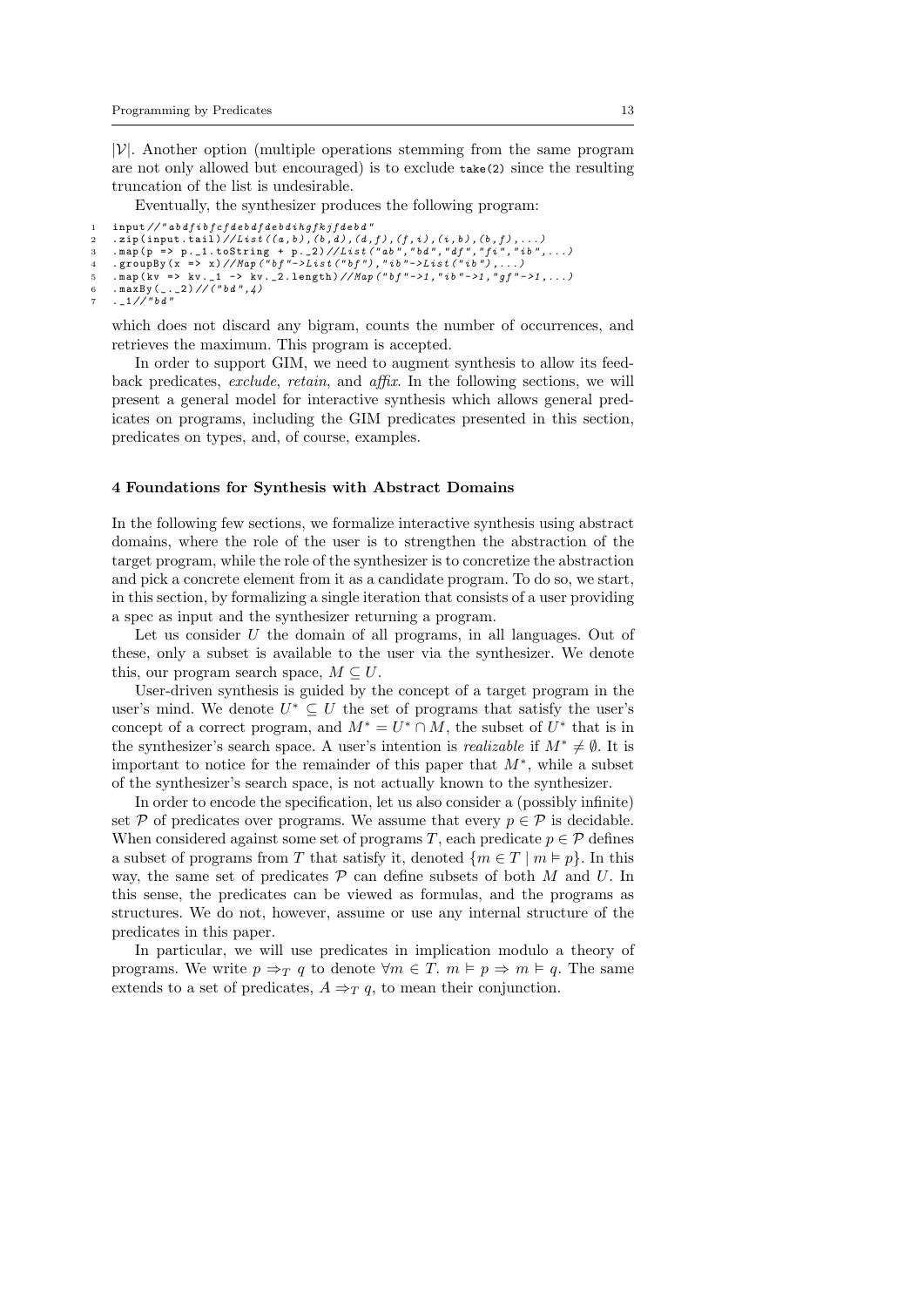The remainder of this paper assumes working with a specific  $P$  and a specific  $M$ , and that the user is seeking a specific  $M^*$ . This means all the definitions that follow are parametric in  $M$  and  $P$ , and when used also in  $M^*$ .

# 4.1 An abstract domain for programs

Our concrete domain consists of the powerset lattice  $(2^M, \subseteq)$  (where the least element is  $\emptyset$  and the greatest element is M). That is, each concrete element is a set of programs, and the sets get smaller when lower in the lattice.

During the synthesis process, the synthesizer represents (or abstracts) sets of programs from the concrete domain using sets of predicates from  $P$ . Formally, let  $\mathcal{A} = 2^{\mathcal{P}}$ . The synthesis process uses an abstract domain that consists of the powerset lattice  $(A, \square)$ , where  $\square$  is defined as  $\square$ . That is, each abstract element is a set of predicates (interpreted as a conjunction), and the sets get larger (or more constrained) when lower in the lattice. Join, meet, bottom, and top are defined as they usually are in the powerset domain: For two abstract elements  $A_1, A_2 \in \mathcal{A}$ , meet is defined as  $A_1 \cap A_2 = A_1 \cup A_2$  and join as  $A_1 \sqcup A_2 = A_1 \cap A_2$ . Further,  $\top = \emptyset$  and  $\bot = \mathcal{P}$ .

From here on, we refer to  $A \in \mathcal{P}$  as elements in the lattice and as sets of predicates interchangeably. Which one we mean should be clear from the context (e.g.., the operators used).

**Galois connection** We would like an abstract element  $A \in \mathcal{A}$  to represent the set of programs  $s \in M$  for which every predicate  $p \in A$  holds. To do so, we define a Galois connection between  $(2^M, \subseteq)$  and  $(\mathcal{A}, \subseteq)$ .

**Definition 1 (Abstraction)** For a single program  $m \in M$ , we define the abstraction function  $\beta(m) = \{p \in \mathcal{P} \mid m \models p\}$ , which abstracts m into the set of all predicates that hold for m. From this we define for a set of programs  $C \subseteq M$  the abstraction  $\alpha(C) = \bigsqcup_{m \in C} \beta(m) = \{p \in \mathcal{P} \mid \forall m \in C, m \models p\}.$ 

This is similar to the abstraction performed by Houdini [11], Daikon [8], and  $D^3$  [28].

**Definition 2 (Concretization)** For an abstract element  $A \in \mathcal{A}$ , we define the concretization function  $\gamma(A) = \{m \in M \mid \forall p \in A \mid m \models p\}$ , or all programs for which all constraints in A hold.

It is easy to verify that  $(\alpha, \gamma)$  is a Galois connection.

Recall that in the abstract domain,  $\bot = \mathcal{P}$  and  $\top = \emptyset$ . Therefore,  $\gamma(\top) =$  $M$ , which means that the top element represents all valid programs in  $M$ , as desired. On the other hand,  $\gamma(\perp)$  is not necessarily the empty set, since there might be valid programs that satisfy all predicates in  $\mathcal{P}$ . However, in the typical case,  $P$  contains contradicting predicates (e.g., a predicate and its negation, or examples mapping the same input i to different outputs  $o_1 \neq o_2$ ), in which case  $\gamma(\perp)$  represents an empty set of programs.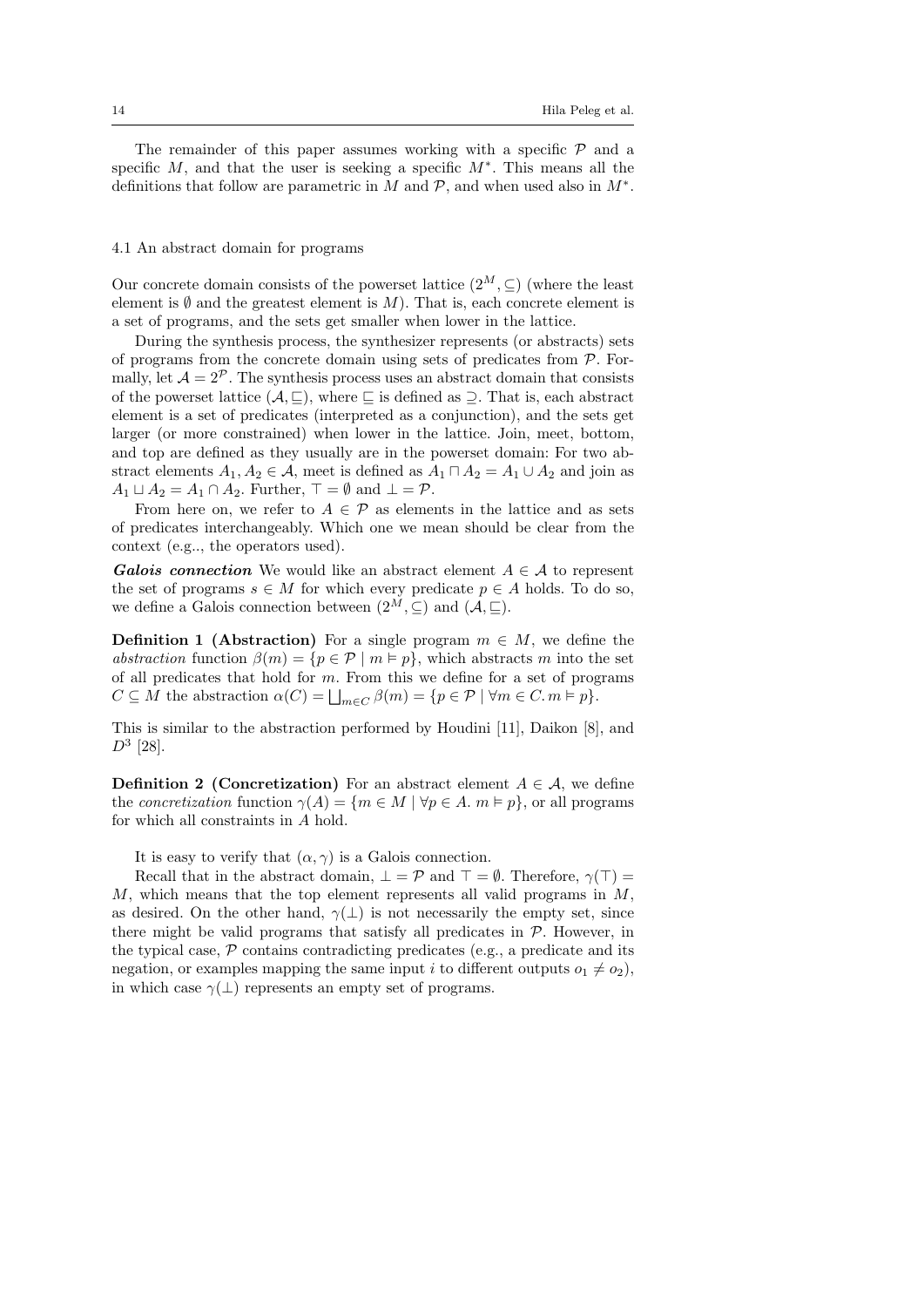**Reducing the search space** The non-interactive, single-step, synthesis problem can now be described as one for which the input is a (partial) specification of the target program in the form of an abstract element  $A \in \mathcal{A}$ , and the output is some program from the set of programs it describes. The selection is (usually) not random, but rather influenced by internal representation in the synthesizer, as well as ranking functions. To reason about the synthesizer's role, we define  $Select : \mathcal{A} \to M \cup \{\perp\}$ , the synthesizer's operation of finding such a program.  $Select(A)$  amounts to picking a concrete element from  $\gamma(A)$ , or returning  $\perp$  if no such element exists; hence, it can be understood as partially concretizing the abstract element. The implementation of Select is dependent on the synthesis algorithm being used.

# 4.2 Examples

Type-directed synthesis as an abstract domain A widely used domain of predicates is a domain of type information. When creating a procedure via type-directed synthesis, the specification to the synthesis procedure is provided via type predicates for the procedure's formals  $(name, \tau) \in Formals \times \mathcal{T}$  and a desired return-type predicate,  $\tau_{ret} \in \mathcal{T}$  which will hold according to the  $\sqsubseteq$ relation on types. A similar specification is used for type-directed synthesis that produces code snippets: the same  $\tau_{ret}$  specifies the target type (usually assigned to a variable) and the available variables are specified using type predicates  $(name, \tau) \in Vars \times T$  for local variables  $Vars$ .

**PBE** as an abstract domain Another frequently used domain of predicates is the domain of input-output examples. Recall that each program  $m$  defines a function,  $\llbracket m \rrbracket : I \to O \cup \{\perp\}$ , that maps inputs to outputs (or to error). Programming by example considers the predicates  $P = I \times O$ , where each pair  $(\iota, \omega) \in \mathcal{P}$  dictates that for input  $\iota$ , the program outputs  $\omega$ . For this purpose, we define  $m \models (\iota, \omega) \iff \|m\|(\iota) = \omega$ .

Syntactic feedback as an abstract domain [29] introduces a domain of predicates that provide syntactic restrictions on programs, intended for use by programmers. For instance, an  $retain(f)$  predicate which holds only for programs that make use of a function or operator f, or  $\operatorname{exclude}(f)$  which holds only when they do not. For linear functional programs, such as those used in the later part of this paper, these operators can also be generalized to sequences of methods, either as a continuous subsequence—exclude( $f \cdot g$ ) will hold only for programs where f is not immediately followed by  $g$ —or for general subsequences— $\epsilon xclude(f \cdot g)$  will hold for programs where there are no  $i < j$  s.t.  $f_i = f$ ,  $f_j = g$ . Section 3.3 defines *exclude* over continuous sequences, as in [29].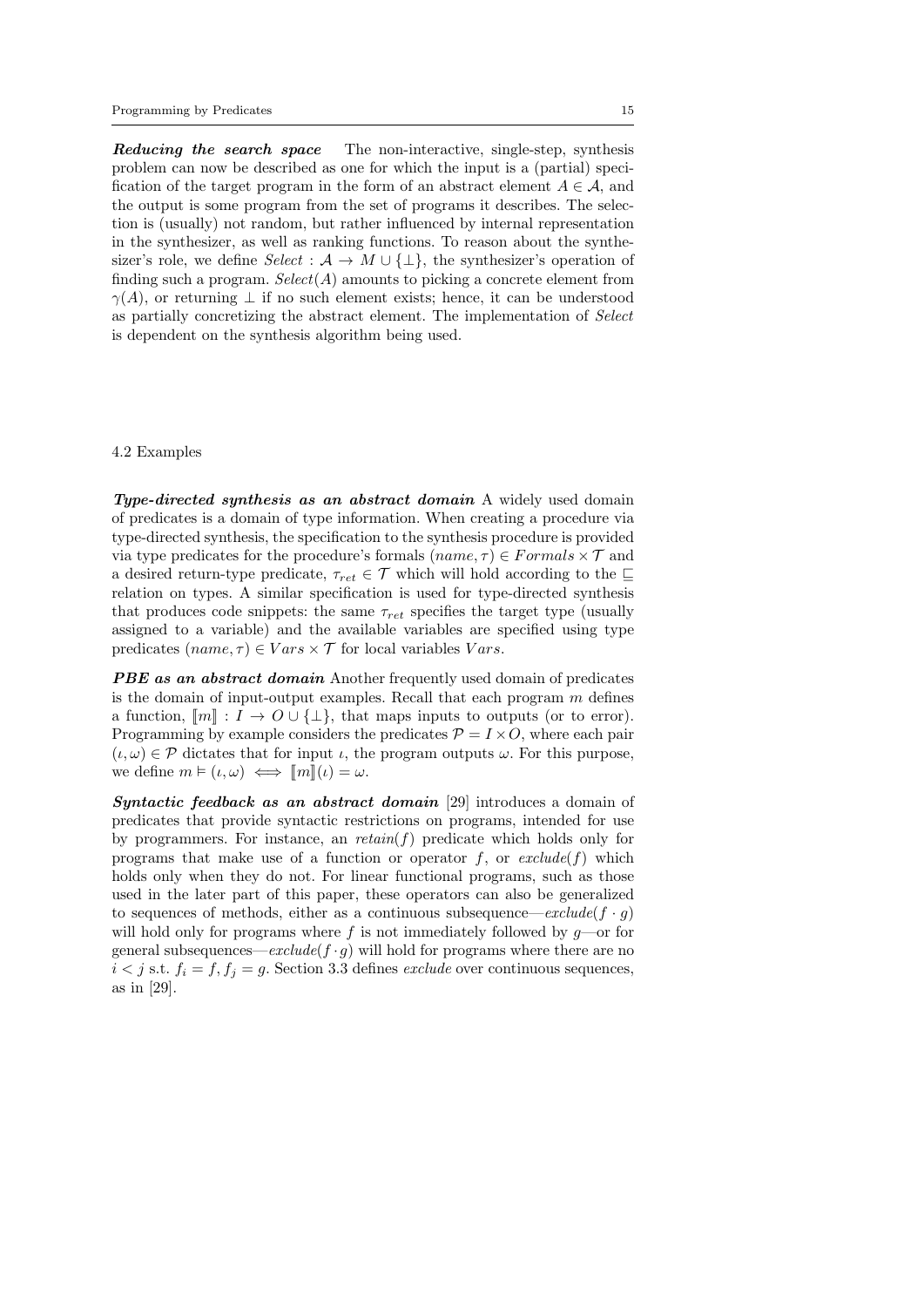# 4.3 Computability of the model

We notice that, in general, both  $\alpha$  and  $\gamma$  are non computable:  $\alpha$  because  $\mathcal P$ may be infinite; and even though any  $A$  provided by the user will always be a finite set,  $\gamma$  may still not be computable as a finite set of predicates may return an infinite subset of an infinite M. Because of that, neither of them is used directly by any concrete implementation of the model. Concretization is only performed as part of a  $Select(A)$  operation, representing the synthesizer's generation of a program based on its description of the reduced program space A, which need not actually create the concrete set of programs represented by A. In synthesizers based on version space algebra (VSA) [21], for instance, only a representation of the space of all programs is constructed, from which a single concrete program is then selected.

Abstraction is also never performed by the algorithm, but rather by the user: the target programs,  $M^*$ , as envisioned by the user, are described in the input specification A by the selected predicates. This is less precise than a full (and possibly infinite)  $\alpha({m^*})$  of some  $m^* \in M^*$ , but in an iterative synthesis process can be refined by the user when the result is insufficient, which means that the synthesizer state (representing the accumulated user input) comes closer to  $\alpha({m^*})$  with each iteration. (Note that unlike a classical abstraction framework  $[6]$ , where it is important to soundly abstract the entire set  $M^*$ , in synthesis it suffices to abstract some nonempty subset of  $M^*$ .)

**Intuition** If the user could produce a full specification  $S^* \subseteq \mathcal{P}$  (or as full as  $P$  allows), satisfying it could be a matter of arbitrarily selecting any program from  $\gamma(S^*)$ . However, since creating full specifications is hard or even impossible, the process of interactive synthesis, which will be described in the next section, is essentially building up to a fuller specification in every iteration. The user adds new specifications to rule out each undesirable candidate program, and the meet operation collects added specifications into the synthesizer state, which at the limit will reach  $S^*$ .

# 5 An Abstract Model of Interactive Synthesis

Section 4 discussed a model for a single iteration of synthesis. We now wish to describe the iterative process that exists, even if implicitly, in most synthesizers. In it the user will keep adding to the specifications given every time the synthesis procedure offers an unsatisfactory candidate. We formulate this as questions (candidate programs) and answers (additional specifications).

Definition 3 (Synthesis session) A synthesis session is a sequence of steps by the user and synthesizer  $S = (A_0, q1), (A_1, q_2), \ldots$  such that  $q_i \in M \cup \{\perp\}$ are synthesizer questions and  $A_i \in \mathbb{P}_{fin}(\mathcal{P}) \cup \{\perp\}$  are user answers, where  $\mathbb{P}_{fin}(\mathcal{P})$  is the set of all finite subsets of P and  $\perp$  signifies a forced contradiction. We denote  $A_0$  the *initial specifications* provided by the user.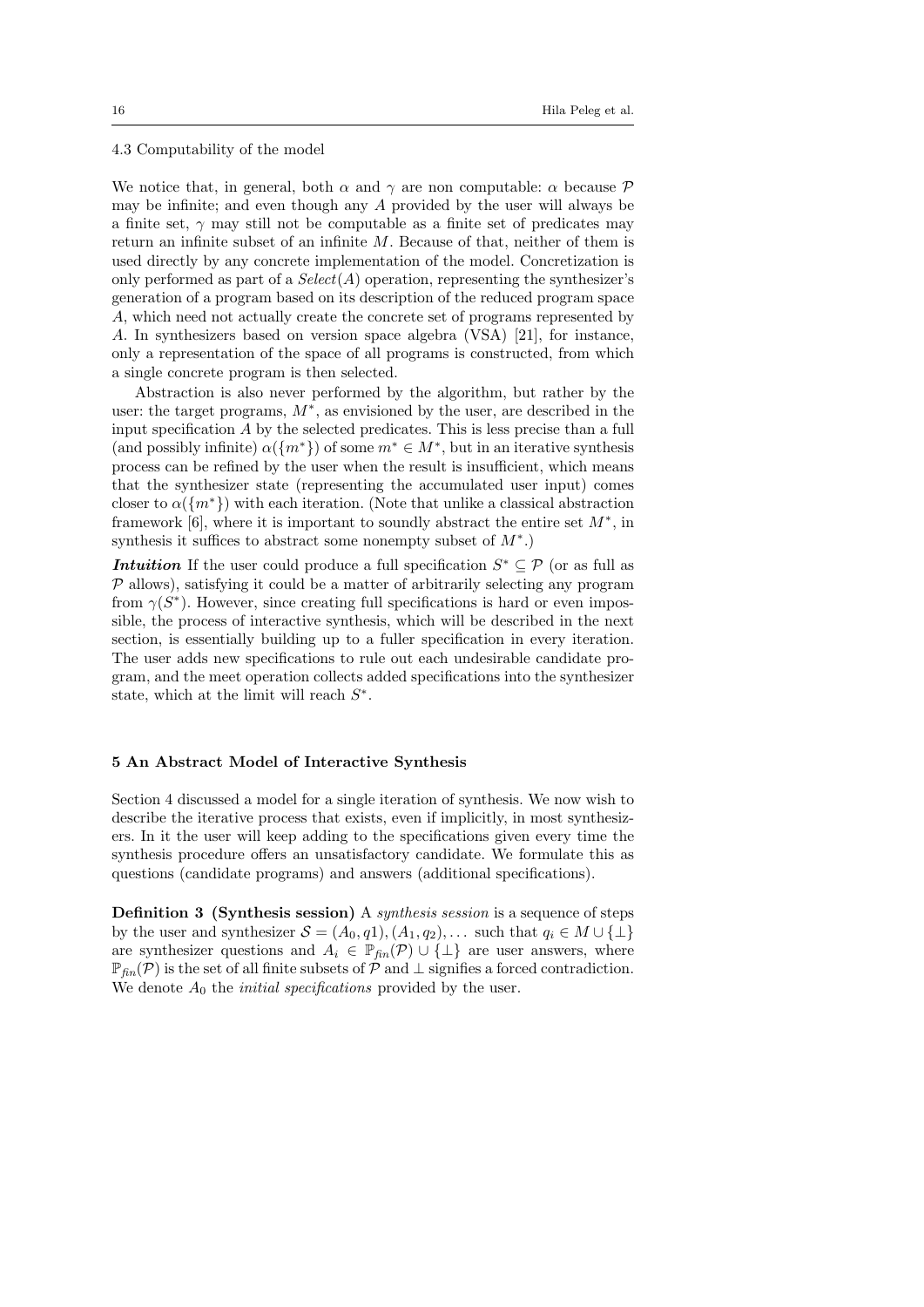Within a synthesis session we define the state of the synthesizer via the constraints on it provided by the user, as follows:

**Definition 4 (Synthesizer state)** The *state of the synthesizer*  $S \subseteq \mathcal{P}$  is an abstract element describing the portion of the search space requested by the user. If the user has given feedback for  $i$  iterations in the form of the elements  $A_0, A_1, \ldots, A_i \subseteq \mathcal{P}$ , the state after *i* iterations of feedback is  $S_i = \bigcup_{0 \leq j \leq i} A_j$ .

Interactive synthesis can now be formalized as a process in which both the state of the synthesizer and the interaction between the synthesizer and the user are based on abstract elements. In step  $i$ , the synthesizer selects a program  $q_i \in M$  using  $Select(S_{i-1})$ , and poses  $q_i$  as a validation question to the user. The user accepts or rejects the program. In case of rejection, the user responds with an answer  $A_i \in \mathcal{A}$  in the form of an abstract element which consists of one or more predicates out of  $P$ . Given the user's answer  $A_i$ , the new state of the synthesizer in step  $i + 1$  is set to  $S_{i+1} = S_i \cap A_{i+1}$ , thus narrowing the set of concretizations to consider. Or, in other words, we can now define  $S_{i+1} = \prod_{0 \leq j \leq i+1} A_j$ . The search is over either when *Select* returns nothing because  $\gamma(S_i) = \emptyset$  and represents no programs, or when the user is satisfied and accepts the program.

Notice that, unlike the classical use of abstraction, where the intent is to describe as many concrete states as possible, and so new information is appended via join, here our purpose is to refine, and so we use meet.

Synthesis users In order to reason about iterative synthesis, we must define the user's behavior. We have already defined  $U^*$  the set of programs in  $U$  the user is willing to accept, as well as  $M^*$ , the intersection between the user's concept of the target program and the search space of the synthesizer. We now add guarantees for the iterative behavior:

**Definition 5 (User correctness)** A user step, providing  $A_i$  as an additional specification, is *correct* when  $A_i \subseteq \{p \in \mathcal{P} \mid \exists m \in U^* . m \models p\}.$ 

Correctness means the user will not provide predicates that are inconsistent with their idea of the target. Notice that this set of predicates may still contain a contradiction, as it contains predicates of different programs, and that even if no explicit contradiction exists, subsets of it may still concretize to  $\emptyset$  over the domain M.

According to definition 5, a correct user may still provide predicates that hold for some, but not all, of  $U^*$ . This may seem unintuitive, but realistically occurs because (a)  $U^*$  may not be sufficiently described with predicates from  $P$ , but a subset of it may, (b) given a current candidate program m, the user sets a trajectory for the synthesis procedure and makes local decisions that may rule out some programs in  $U^*$ , or conflict with other (similarly local) decisions made in the past.

Definition 6 (Synthesis user) The behavior of the user includes the following guarantees: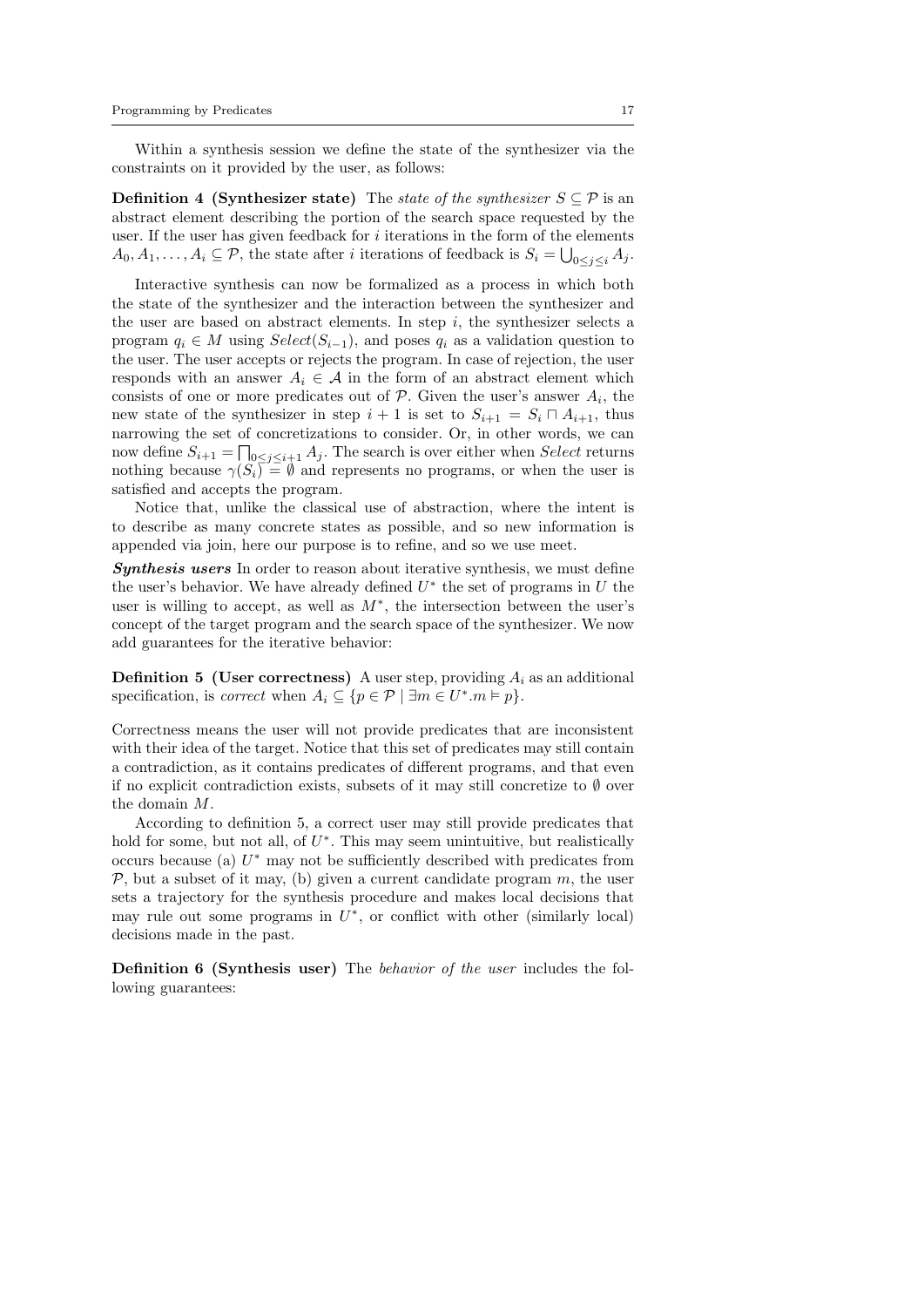- 1. The user is correct for as long as they can be. If the user can no longer provide an answer that is correct, they will answer  $\perp$ .
- 2. If a user sees a program in  $M^*$ , they will accept it.

Finally we define a feasible synthesis session as a session that can be reached by the actions of a user and a synthesizer:

Definition 7 (Feasible synthesis session) A feasible synthesis session is a synthesis session  $S = (A_0, q_1), (A_1, q_2), \dots$  that satisfies the following:

- (a) All  $A_i$  are correct steps (definition 5) or  $\perp$ ,
- (b)  $q_i = Select(S_{i-1}),$  i.e.  $q_i \in \gamma(S_{i-1}) \cup \{\perp\}$ , where  $\perp$  signifies no possible program,
- (c) If  $q_n \in M^* \cup {\perp}$  then S is finite and of length n, and
- (d) In a finite S of length  $n, q_n \in M^* \cup {\perp}$

where item b is a requirements for synthesizer correctness, and items a, c and d are requirements for user correctness.

Remember that additionally, from the definition of Select, if  $S$  is finite of length *n*, then  $q_n = \perp \iff \gamma(S_{n-1}) = \emptyset$ .

These mean that a feasible synthesis session is either (i) infinite, (ii) ends by returning  $\perp$ , (iii) or ends with the user accepting  $q_n$  the last program.

For the remainder of this paper we are only interested in feasible synthesis sessions.

**Definition 8** (Convergence) A synthesis session  $(A_0, q_1), (A_1, q_2), \ldots, (A_{n-1}, q_n)$ is said to converge if  $\gamma(S_n) \subseteq M^*$ . It has converged successfully if  $\gamma(S_n) \neq \emptyset$ .

When a session has terminated with any result other than  $\perp$ , this will mean that the user accepts  $q_n$ , but convergence is in fact a stronger condition. This is because definition 7(d) can refer to a case where the synthesizer has offered a program out of  $M^*$  at any point in the session, because of the implementation of Select, ranking, or domain knowledge, thereby causing the session to end immediately. Convergence, on the other hand, ensures that regardless of the implementation of Select, a program from  $M^*$  will be returned (or no program at all). This definition reflects the fact that, unlike classical abstraction frameworks, where one seeks an overapproximation of the target that is "precise" enough, convergence of a synthesis procedure requires an underapproximation of the target. For successful convergence, that underapproximation must be nonempty. From this point onward we will be mostly interested in the worstcase implementation of Select, where the session either converges or is infinite.

# 5.1 Progress-making sessions

The first basic property needed in order to explore convergence is that the synthesis session is progressing—refining not only the abstract element of the synthesizer state but also its concretization in the program space. We consider two kinds of progress, weak and strong, differing by the effect of the step on the synthesizer state. Section 6 will leverage progress into results on termination.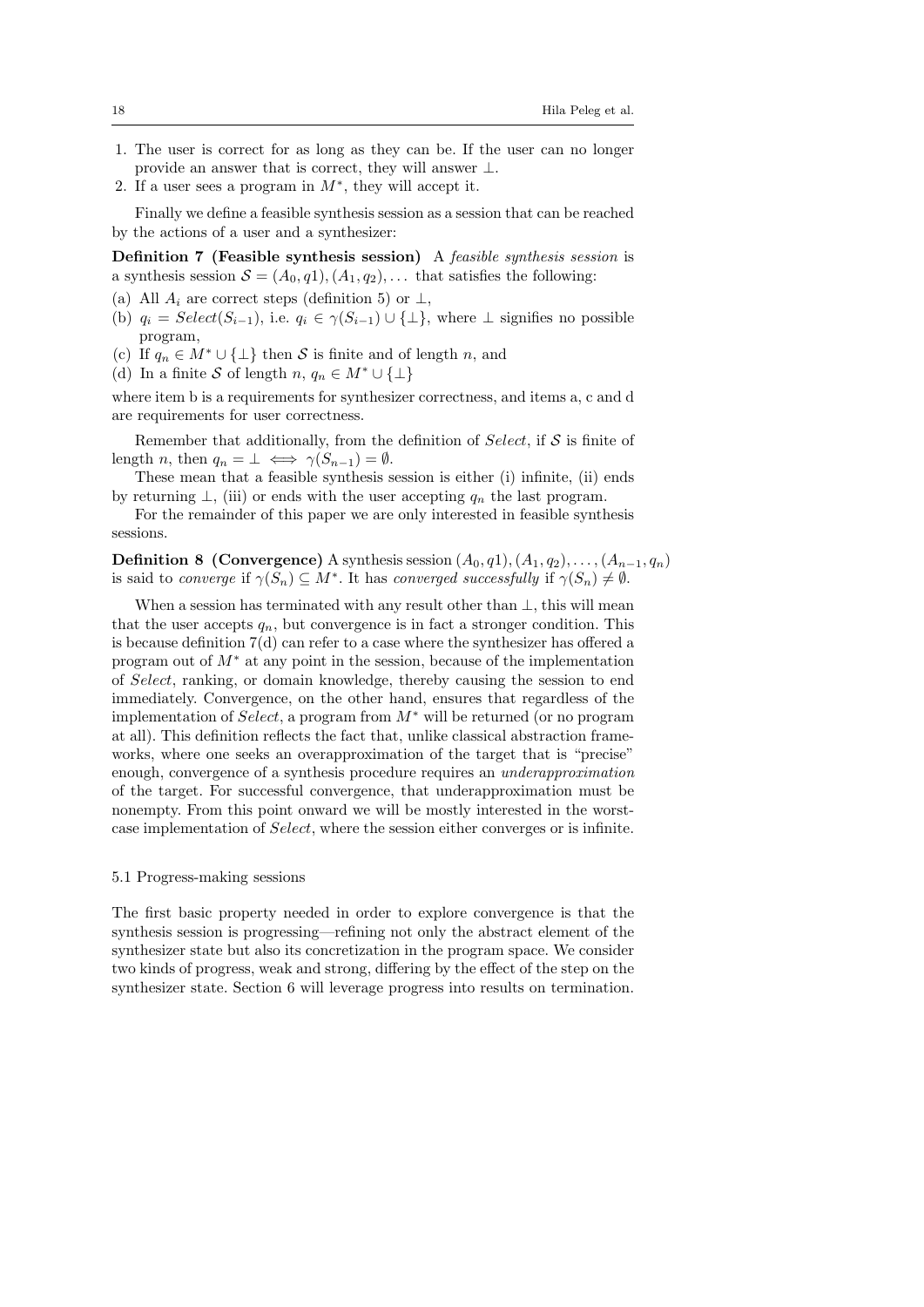**Definition 9 (Weak progress)** A user answer  $A_i$  is said to create weak *progress* in iteration *i* of a synthesis session if  $\gamma(S_{i-1} \sqcap A_i) \subsetneq \gamma(S_{i-1})$ . This means that  $A_i$  has ruled out at least one program from M described by  $S_{i-1}$ .

We say a synthesis session makes weak progress if every user answer  $A_i$  in the session makes weak progress.

Note that it is not enough to demand that  $S_{i-1} \sqcap A_i \sqsupset S_{i-1}$ : the user can provide a predicate p that rules out no program in  $\gamma(S_{i-1})$ , which means  $\gamma(S_{i-1}) = \gamma(S_i)$  but since it was not given before by the user,  $S_{i-1} \sqcap A_i \sqsupseteq S_{i-1}$ .

**Lemma 1 (Weak progress by implication)** User answer  $A_i$  in iteration i of synthesis session makes weak progress if and only if  $S_{i-1} \npreceq_{M} A_i$ .

*Proof* Let S be a synthesis session. Step i makes weak progress  $\iff \gamma(S_{i-1} \sqcap$  $A_i$ )  $\subsetneq \gamma(S_{i-1}) \iff \exists m \in M.m \in \gamma(S_{i-1}), m \notin \gamma(S_{i-1} \cap A_i) = \gamma(S_{i-1}) \cap A_i$  $\gamma(A_i) \iff \exists m \in M.m \in \gamma(S_{i-1}), m \notin \gamma(A_i) \iff \exists m \in M.\forall p \in S_{i-1}.m \models$  $p, \exists p \in A_i \ldotp m \not\vdash p \iff \exists p \in A_i \ldotp S_{i-1} \not\Rightarrow_M p \iff S_{i-1} \not\Rightarrow_M A_i$  $\blacksquare$ 

Lemma 1 gives us a test for the synthesizer to apply should the creators of the synthesizer wish for it to enforce progress in every iteration.

Example 1 Let us examine predicates used for providing positive feedback. In PBE this might be an example that reinforces some behavior that is good in the current program. In other predicates this might be okaying a syntactic portion on the program, or in other words, asking the synthesizer to keep something for future programs. Another option is approving of an intermediate value of the program for a specific input—something which holds for the current program.

All of these, while not ruling out the current program, may rule out other programs in the space. This means that in a synthesizer which enumerates the entire space of M in some order, the same  $q_i$  will be displayed as  $q_{i+1}$ . However, since the portion of the program space represented by  $S_n$  is different, some implementations of *Select* may return a different program.

**Definition 10 (Strong progress)** A user answer  $A_i$  is said to create *strong progress* in the synthesis session if  $q_i \notin \gamma(S_{i-1} \sqcap A_i)$ , or in other words, if  $\alpha(\lbrace q_i \rbrace) \not\sqsubseteq A_i.$ 

We say a synthesis session makes strong progress if every user answer in the session makes strong progress.

Definition 10 is stronger than that defined in definition 9 as it ensures the user will not be shown the same program again, regardless of the implementation of Select. If Select has some preference bias—such as an ordering over the programs—then non-strong progress will essentially lead to the same program being returned; however, we do not preclude the general case where changing the specification in any way or even just re-running the synthesizer may yield a different program.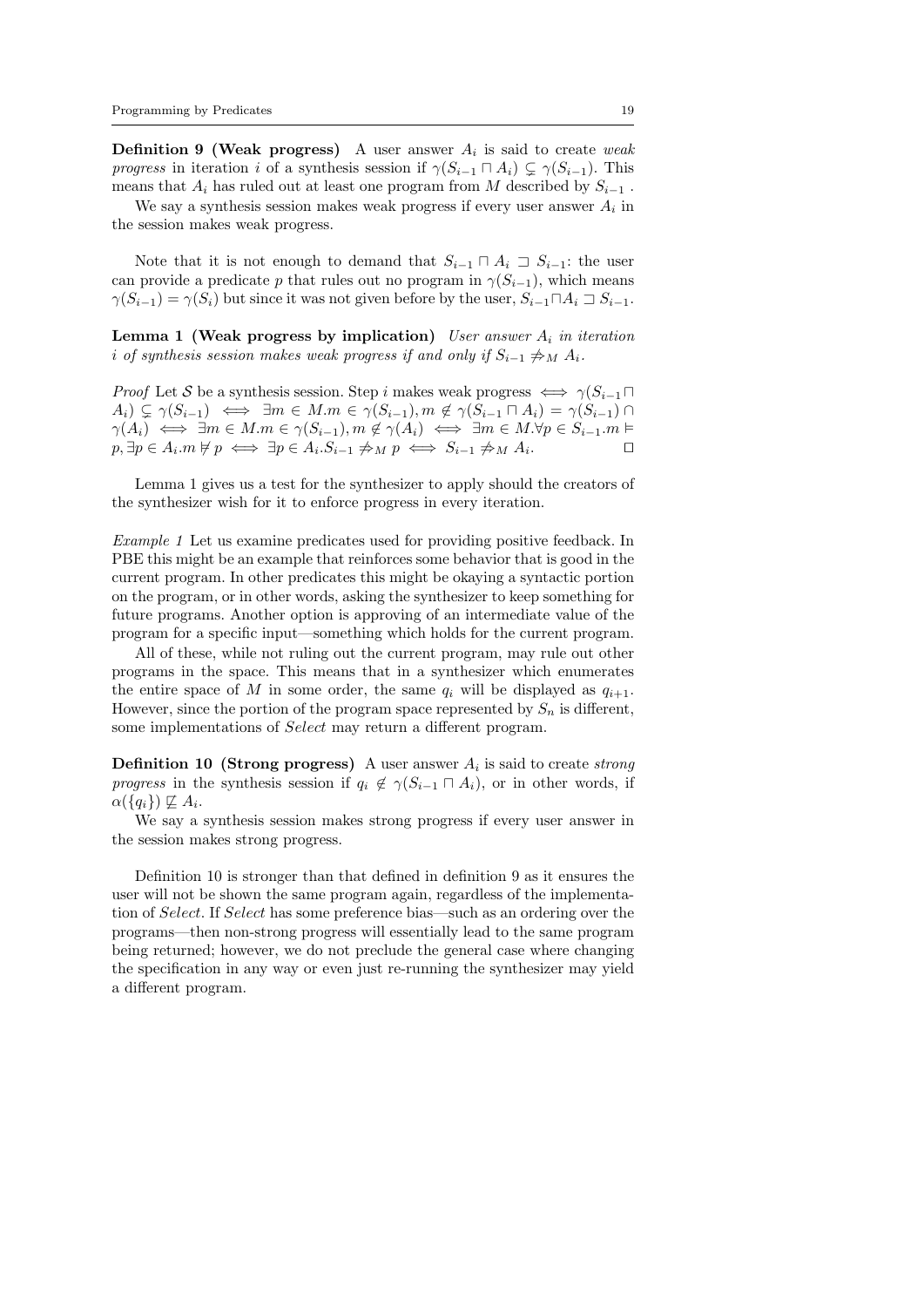Example 2 The FlashFill implementation in Microsoft Excel [13] allows only predicates that would cause strong progress. Specifically, as the program candidate in each iteration of FlashFill is executed on the entire dataset and the results are shown to the user. The user can then make changes to records where the result of the executed program is not the desired result. This means that the set of predicates available to the user at iteration  $i$  is not any  $\{(r, o) | r$  is a record in the table}, but only  $\{(r, o) | [q_i](r) \neq o\}$ . Since every  $p \in A_i$  necessarily rules out  $q_i$ , this is an even stronger requirement than that of strong progress in definition 10.

Due to our assumption on the user correctness, the strong progress requirement can be equivalently formulated by requiring the user to use at least one predicate that differentiates  $q_i$  from  $M^*$ :

**Definition 11 (Diff)** We define the diff between two programs  $m_1, m_2 \in M$ in the program space over the set of available predicates to be  $diff(m_1, m_2)$  =  $\{p \in \mathcal{P} \mid m_2 \models p \land m_1 \not\models p\} = \beta(m_2) \setminus \beta(m_1).$ 

Lemma 2 (Correct strong progress by differentiating predicate) A correct user answer  $A_i$  in iteration  $i+1$  of a synthesis session makes strong progress if and only if  $A_i \cap \bigcup_{m \in M^*} diff(q_i, m) \neq \emptyset$ .

While progress is a natural requirement to make, it may not always be obtainable with the available predicates. There may simply not be predicates with which to rule out the current program, for instance, but, most often, there is simply no correct step with which to continue the session. Next, we define the result of the clash between progress and correctness and demonstrate a scenario where it manifests:

**Definition 12 (Non-progress point)** Iteration i is a weak non-progress point (resp. strong non-progress point) if any predicate p that would cause weak (resp., strong) progress is incorrect, i.e.,  $\forall m \in U^* . m \not\vdash p$ .

In the sequel, we simply refer to a "non-progress point" since the weak/strong qualifier is determined by the kind of interaction enforced by the synthesizer.

If iteration  $i$  is a non-progress point, then by correctness the user is forced to answer  $\bot$ . In practice, this means iteration  $i+1$  will necessarily be  $(\bot_{\mathcal{P}}, \bot_{M})$ .

Example 3 Consider a domain of programs and a set of predicates  $\mathcal{P} = \{\texttt{exclude(f)} \mid \}$  $f \in \mathcal{V}$  ∪ {include(f) |  $f \in \mathcal{V}$ } over some vocabulary of methods  $\mathcal{V}$ . The user is looking for a program that will provide them with the second element of a list of strings. Let us assume that  $U^* = M^* = \{ \text{input}.\text{tail}.\text{head} \}$ , and that the user is shown  $q_i = \text{input head.tail.}$ 

If the current synthesizer enforces strong progress, the user is now at an impasse: includes are a form of positive feedback, approving of something in the current program. While they may rule out some program in the synthesizer state, they will not rule out  $q_i$ . However, with the given set of predicates, either option that will make any progress, exclude(head) and exclude(tail), will violate correctness, and will cause  $S_i \cap M^* = \emptyset$ .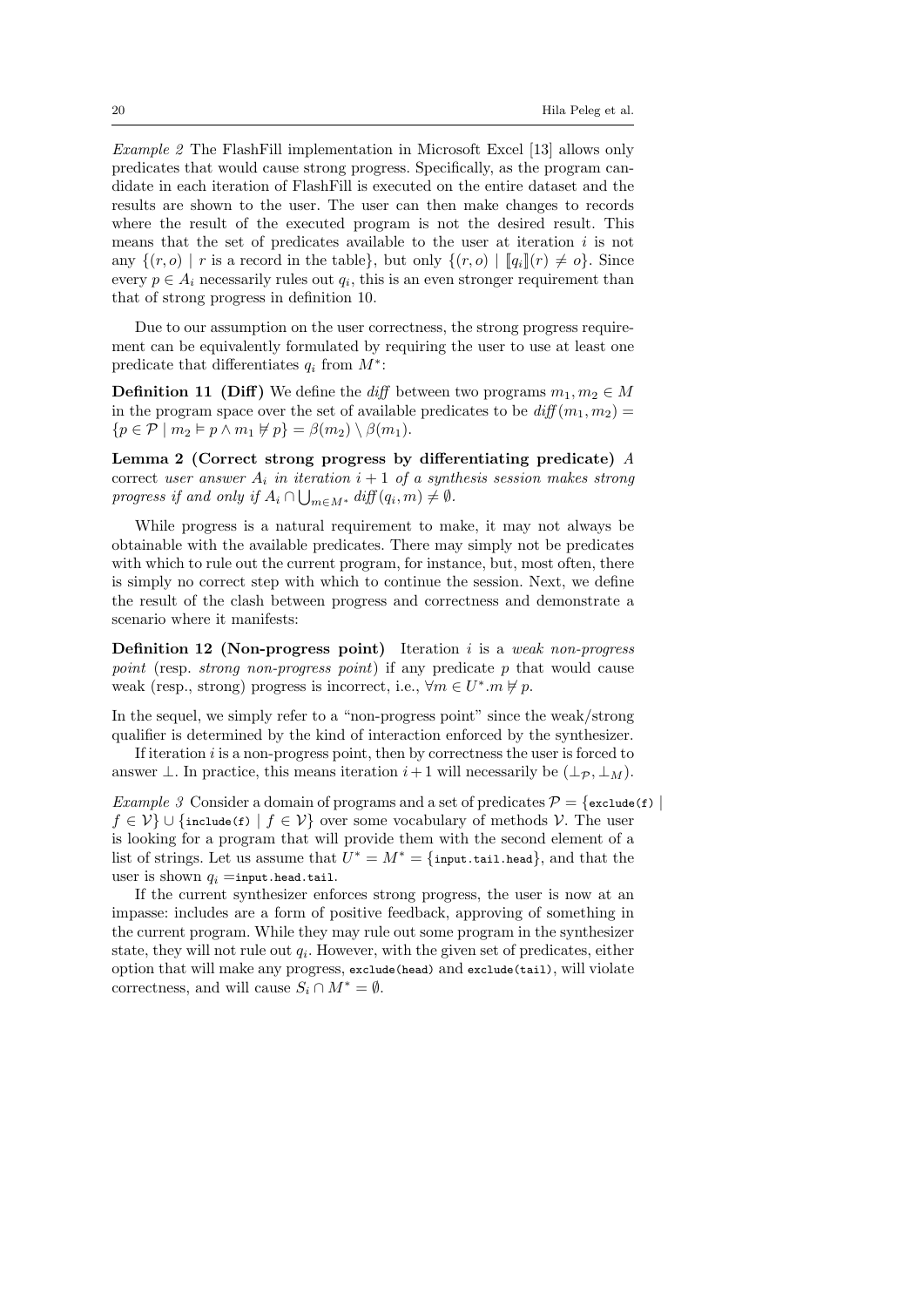#### 6 Termination

In general, a synthesis session may never terminate. For instance, it is easy to show using this model that PBE may never terminate: let us assume the user is searching for a program where conversion from polar to cartesian coordinates is required. The user will provide some examples for desired input-output pairs, and a program that applies the sine function to implement the conversion will be part of the synthesizer state, but no matter how many examples are provided, there will still be programs that use some interpolated polynomial instead of sine, thereby keeping  $\gamma(S_i)$  from ever reaching  $M^*$ .

We now show two conditions for termination for synthesizers, based on properties of their predicates. The first is a condition for both strong and weak progress sessions, demanding a strong requirement from the synthesizer, a well-quasi-ordering of the predicates. The second is a condition for synthesis sessions that make strong progress, and is modeled on a property similar to well-quasi-order's finite basis property. In it, we can weaken the requirement on the predicates, but in exchange add a requirement from the user.

# 6.1 WQO predicates

We first show that termination can be guaranteed using the theory of wellquasi-ordering:

**Definition 13 (Well-quasi-order [18])** Let  $\leq$  be quasi-order on X (i.e.,  $\leq \subseteq X \times X$  is a reflexive and transitive relation). By convention,  $x > y$  denotes  $y \leq x \wedge x \nleq y$ . The following definitions are equivalent:

- $(1) \leq$  is a wqo over space X
- (2) In every infinite sequence  $x_1, x_2, \ldots$  there exist  $i < j$  s.t.  $x_i \leq x_j$ , and
- (3) X satisfies both: (a) every sequence  $x_1 > x_2 > ...$  is finite (the strictly descending chain condition, also known as well-foundedness), and (b) every sequence  $x_1, x_2, \ldots$  with  $x_i \nleq x_j$  for  $i \neq j$  is finite (the incomparable chain condition, also known as the antichain condition).

**Theorem 1** Let  $p \preceq p' \iff p \Rightarrow_M p'$ . If  $\preceq$  is a well-quasi-ordering over the set  $\bigcup_{m'\in M^*}\beta(m')$ , then any synthesis session that makes (weak or strong) progress will always converge in a finite number of steps.

Proof Since every strong progress session also makes weak progress, it suffices to prove the theorem for weak progress sessions.

Let us assume, by way of contradiction, that  $\mathcal S$  is an infinite synthesis session that makes weak progress. We construct the infinite sequence  $p_0, p_1, \ldots$ such that  $p_i$  is *some* progress-making predicate from  $A_i$ . Since S makes weak progress, we know that  $S_{i-1} \npreceq_M p_i$  (Lemma 1) and in particular, for every  $p' \in S_{i-1}, p' \not\Rightarrow_M p_i$ . From definition 4,  $\forall p_j \cdot j \langle i \Rightarrow (p_i \not\Rightarrow_M p_j)$ , or in other words,  $\forall p_i \cdot j \leq i \Rightarrow (p_i \nleq p_j)$ . But since  $\preceq$  is a wqo, in every infinite sequence  $\exists i, j.i < j \land p_i \preceq p_j$  (from definition 13(b)), leading to a contradiction. This means a session must be finite, i.e. converge.  $\Box$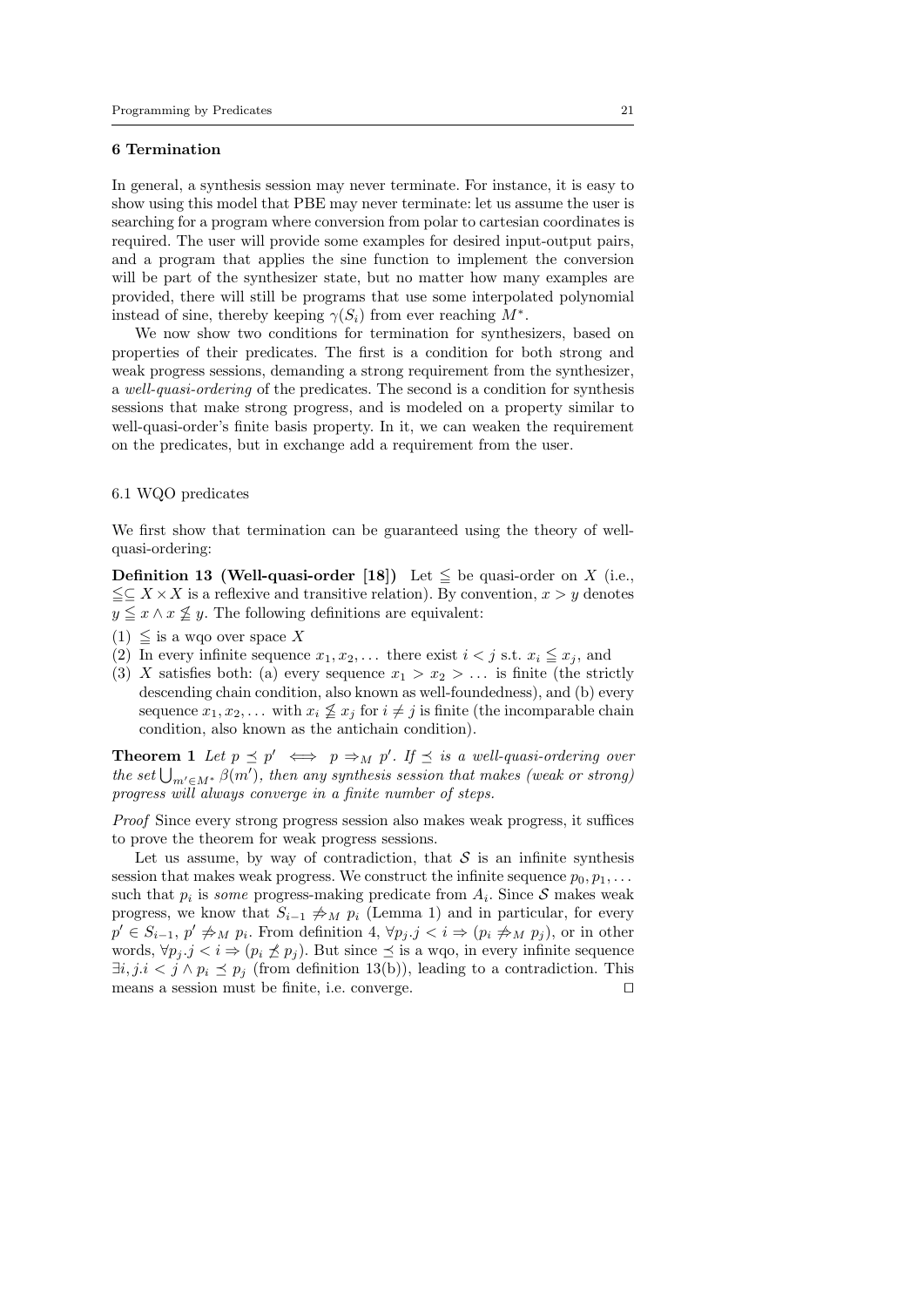From this, if the entire predicates set  $P$  is a wqo, then the synthesizer will terminate for every  $M^*$ .

Example 4 While it is easy to see that examples are not a wq o, as the entire domain is incomparable, there are domains of predicates that do create a wqo. For instance, a family of syntactic predicates  $\mathit{exclude}(f_1 \cdots f_2 \cdots f_n)$ that exclude programs containing a specific subsequence of function calls (not necessarily consecutive) will be a wqo over the domain of linear programs [16]. In this domain, a user can express feedback such as  $\mathit{exclude}( \texttt{close} \cdots \texttt{read}),$ thereby ruling out every program that creates a read-after-close error.

## 6.2 Locally strongest user

In this subsection, we relax the well-quasi-order requirement on the predicates, and prove another termination property by assuming some locally-optimal property of the user.

**Definition 14 (Well-founded-order)** We say that  $\leq$  is a wfo over X if it satisfies the strictly descending chain condition in definition 13(c) (but not necessarily the incomparable chain condition).

**Definition 15 (Base set)** Let  $S \subseteq \mathcal{P}$  be a set of predicates. We define the base of S,  $Base(S) = \{p \in S \mid \forall p'.p' \Rightarrow_M p \Rightarrow p = p'\}$ , i.e. the set of strongest predicates in S.

In order to simplify we assume  $P$  does not contain equivalent predicates. Let us now add a new restriction on the user, which strengthens the strong progress requirement of the synthesizer:

Definition 16 (Locally strongest user) Given a candidate  $q_i \notin M^*$ , a locally strongest user will answer with  $A_i$  such that  $A_i \cap \bigcup_{m' \in M^*} Base(df(q_i, m')) \neq$  $\emptyset$ . That is, at least one predicate in the answer  $A_i$  will be taken from  $Base(diff(q_i, m'))$ of some target program  $m'$  (where the latter means that no stronger predicate exists in  $diff(q_i, m'))$ .

In other words, a locally strongest user will always make progress using the most effective (i.e., strongest) predicates available. This means that, for instance when using the exclude predicate for continuous sequences within the framework defined in [29] and shown in Section 3.3, given a choice between two sequence exclusion predicates exclude(drop) and exclude(drop  $\cdot$ take), if they are both relevant, the user will select the one making more impact – which is the sensible choice, as excluding the subsequence when the individual function is undesirable could cause it to appear again.

We notice that in case the sets of predicates in question have an infinitely decreasing (i.e., infinitely getting stronger) sequence of predicates, this restriction on the user is at odds with correctness: no predicate from the infinite decreasing sequence will be represented in its base set, which means the user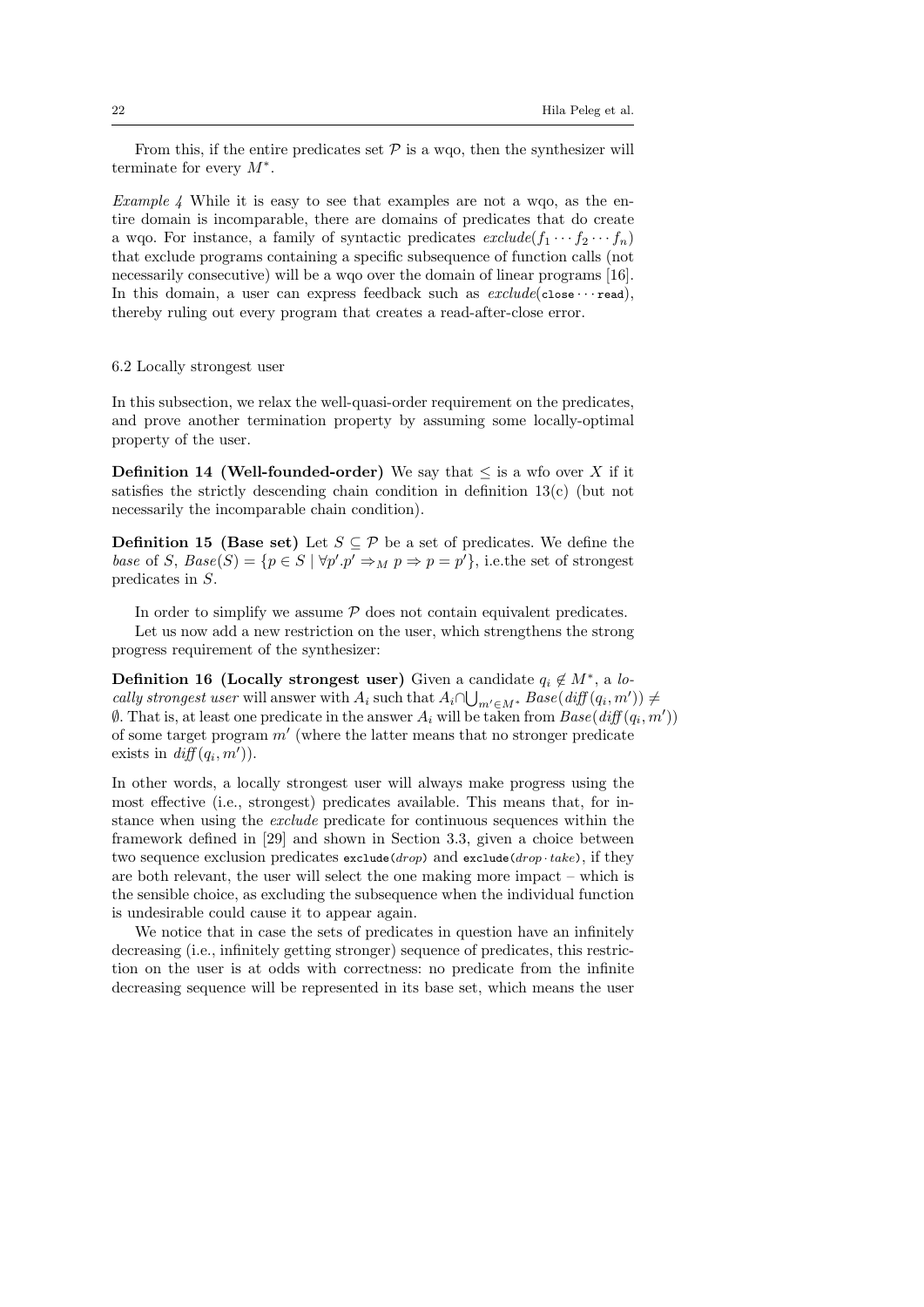may have a *correct* predicate available to them from  $\bigcup_{m' \in M^*} diff(q_i, m')$  but no action in the union on the base sets.

To counteract this, we would like to make sure every chain of predicates would have a strongest element to add to the base set. We therefore add a requirement for  $\bigcup_{m' \in M^*} \beta(m')$  to be a well-founded order. The following lemma shows that if  $\bigcup_{m'\in M^*} \beta(m')$  is a wfo, then a correct user that is able to make strong progress can also be locally strongest, i.e., it will never get stuck due to inability to find a "strongest" predicate.

**Lemma 3** Let  $p \preceq p' \iff p \Rightarrow_M p'$ . If  $\preceq$  is a wfo over  $\bigcup_{m' \in M^*} \beta(m')$ , then whenever  $\bigcup_{m'\in M^*} diff(q_i, m') \neq \emptyset$ , we have that  $\bigcup_{m'\in M^*} Base(df(q_i, m')) \neq \emptyset$ ∅ as well.

*Proof* First note that if  $\preceq$  is a wfo over  $\bigcup_{m' \in M^*} \beta(m')$ , then it is also a wfo over  $\bigcup_{m' \in M^*} diff(q_i, m')$  for any  $q_i \notin M^*$ . This is immediate from the property that  $diff(q_i, m') \subseteq \beta(m')$  and hence  $\bigcup_{m' \in M^*} diff(q_i, m') \subseteq \bigcup_{m' \in M^*} \beta(m')$ . Since  $\bigcup_{m' \in M^*} \text{diff}(q_i, m')$  is nonempty, well foundedness ensures that its base set is also nonempty, and hence also  $\bigcup_{m' \in M^*} Base(diff(q_i, m')) \neq \emptyset$ .

We can now formalize our termination result for a locally strongest user. We start with the simpler case where  $M^*$  is a singleton set, and then extend it to the general case.

**Theorem 2** If  $\bigcup_{m' \in M^*} \beta(m')$  is a wfo,  $\bigcup_{m' \in M^*} Base(\beta(m'))$  is finite and the user is locally strongest, then any synthesis session that makes strong progress will converge in a finite number of steps.

Before going into the proof, notice that when using  $\Rightarrow_M$  as an order relation, the requirement of finiteness of  $\bigcup_{m' \in M^*} Base(\beta(m'))$  is similar to a wqo's finite basis requirement (Higman [16]). However, this requirement is only applied to  $\beta(m')$  for  $m' \in M^*$ , not to all sets, and does not require an upwards-closed set. Also notice that if  $\bigcup_{m'\in M^*} \beta(m')$  was a wqo, as required from theorem 1, this would already be true because of the finite basis property.

*Proof* First we show that  $Base(diff(q_i, m^*)) \subseteq Base(\beta(m^*))$  for every  $m^* \in$  $M^*$  and  $q_i \in M$ . Let us assume, by way of contradiction, that there exists a predicate  $p \in Base(diff(q_i, m^*)), p \notin Base(\beta(m^*)).$  We know that  $p \in \beta(m^*),$ since  $diff(q_i, m^*) \subseteq \beta(m^*)$ , so for p to not be in  $Base(\beta(m^*))$  there must be  $p' \in Base(\beta(m^*))$  s.t.  $p' \Rightarrow_M p$ .  $p'$  is not in  $diff(q_i, m^*)$ , or it would also be in  $Base(diff(q_i, m^*))$  instead of p, which means that  $q_i \in p'$ . However, since  $q_i \not\vdash p$  and  $p' \Rightarrow_M p$ , we have reached a contradiction. This trivially implies that  $\bigcup_{m'\in M^*} Base(df(f(q_i,m')) \subseteq \bigcup_{m'\in M^*} Base(\beta(m'))$ , and hence finiteness of  $\bigcup_{m' \in M^*} Base(\beta(m'))$  ensures that  $\overline{\bigcup_{m' \in M^*} Base(di\mathfrak{f}(q_i,m'))$  is finite as well.

Next we see that since  $\bigcup_{m' \in M^*} Base(df(f(q_i, m'))$  is finite, then if the user makes strong progress by selecting a predicate from  $\bigcup_{m' \in M^*} Base(diff(q_i, m'))$ in each iteration, the session will always converge in at most  $n \leq |\bigcup_{m' \in M^*} Base(diff(q_i, m'))|$  iterations when one of the following occurs: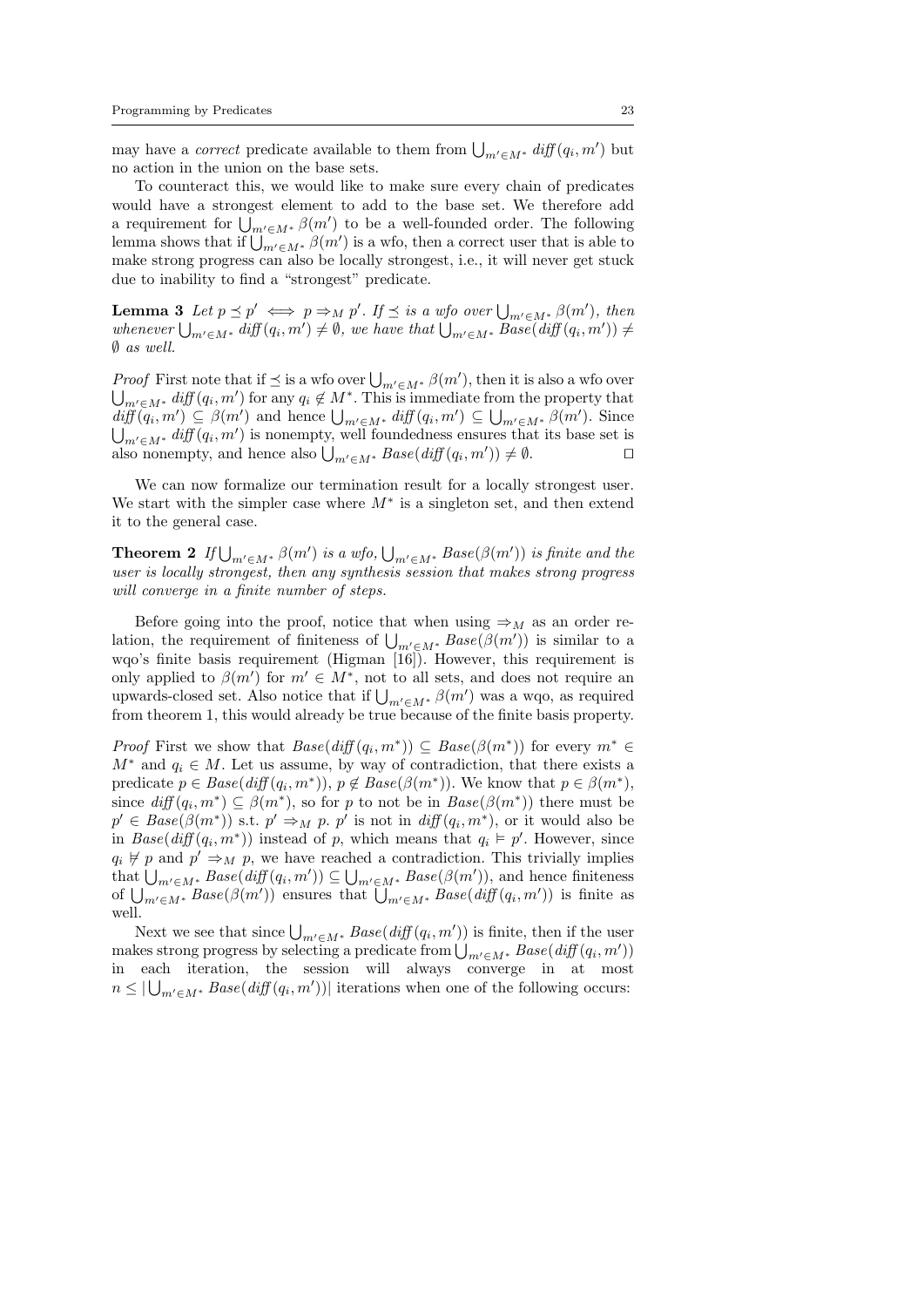- $\gamma(S_n) \subseteq M^*$  (as will be seen later in definition 17,  $S_n = B \in \mathcal{B}$ ), and the session has converged successfully, or
- $-\gamma(S_n) = \emptyset$ , which means  $q_{n+1} = \bot$ , or the session has converged unsuccessfully.

The first option is a successful convergence. The second option, in which the session fails to converge successfully, is possible for two reasons. First, because our requirement for the user is not to select only from  $\bigcup_{m'\in M^*} Base(diff(q_i, m')),$ and other correct user actions may still lead to a contradiction. Second, throughout the session, the user may select predicates from  $Base(diff(q_i, m')) \subseteq \beta(m')$ of a different  $m'$ , and these predicates may contradict. The latter is no longer a possibility if  $M^*$  is a singleton set.

Example 5 Let us assume a singleton  $M^* = \{m^*\}$ , a domain of functional programs over a vocabulary V and a set  $P = \{include(seq), exclude(seq)\}\$ of syntactic predicates over all continuous sequences of methods  $seq = f_1$ .  $f_2 \cdots f_n \in \mathcal{V}$ .

We can see immediately that  $P$  itself is not a wfo: for every sequence used by include, there is a stronger predicate which includes a subsuming sequence. However, a specific target program  $m^*$ , and its description  $\beta(m^*)$ , is a different matter. While *exclude* sequences can longer than the length of  $m^*$  as long as we wish and will still appear in  $\beta(m^*)$ , *include* sequences that are longer than  $m^*$  will rule out  $m^*$ . This means that the chain of *include* predicates in  $\beta(m^*)$ is finite, and so  $\beta(m^*)$  has a well-founded ordering.

# 7 Successful Convergence and Backtracking

In this section we characterize the cases where a synthesis session may converge successfully, in the sense that the user has a path that leads to successful convergence. We then examine situations in which a synthesis session trying to achieve a realizable target program goes awry and fails to converge successfully. The expected user behavior in these cases is to backtrack — to remove some of the provided specification or to cancel recent steps. We show that the point of realization that backtracking is needed is in many cases farther along the session than the point which necessitates backtracking. We explore the amount of sufficient backtracking, and show that it may be of any length.

Recall that a user's intention is *realizable* if  $M^* \neq \emptyset$  (see Section 4). We observe that this is a necessary condition but in general not sufficient, and successful convergence requires a stronger notion of realizability. To formalize this notion, we need the following definition:

**Definition 17 (Core set)** We say that a set  $B \subseteq \mathcal{P}$  is a *complete specifica*tion if  $\emptyset \neq \gamma(B) \subseteq M^*$ . We define the core set of the synthesis problem as the set of all *finite* specifications,  $\mathcal{B} = \{B \subseteq \mathcal{P} \mid \emptyset \neq \gamma(B) \subseteq M^* \land |B| \in \mathbb{N}\}.$ 

If there exists no  $B \in \mathcal{B}$  such that  $\emptyset \neq \gamma(B) \subseteq M^*$ , then there is no finite underapproximation of the target space in the abstract domain defined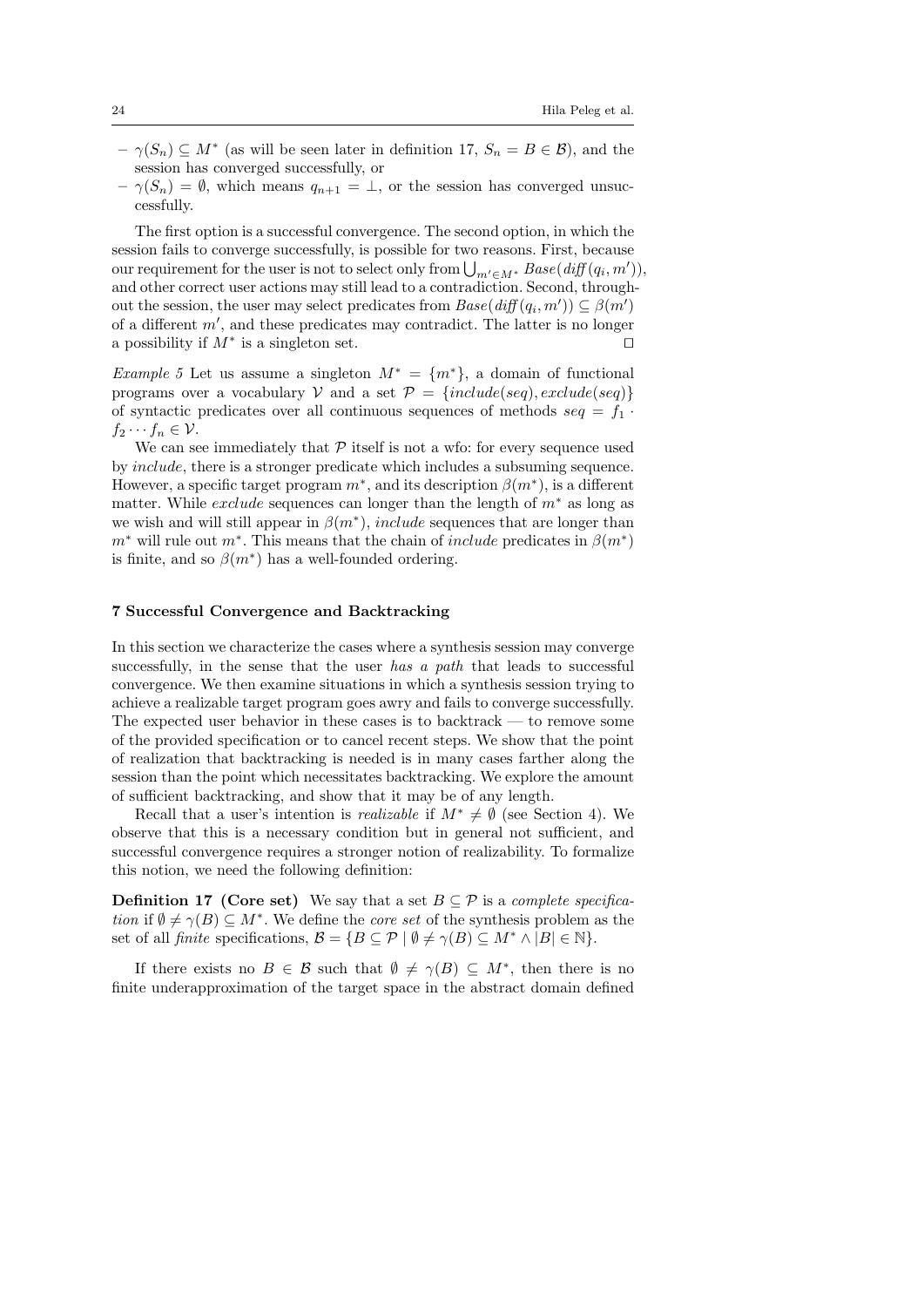by P. In this situation, no synthesis session will succesfully converge, even if the specification is technically realizable. Based on this observation, we define a stronger notion of realizability:

# **Definition 18** (P-realizability) We say that  $M^*$  is P-realizable if  $\mathcal{B} \neq \emptyset$ .

Indeed, P-realizability is a necessary condition for successful convergence. For example example 3 describes the case in which the available predicates are syntactic predicates on a single function. If all programs in  $M$  that implement the user's intention are of length 2 or more, then there may not be an underapproximation of  $M^*$ . Likewise, when working with examples it may take infinitely many examples to differentiate between two programs (as shown in section 6), which means that the space described by any finite number of examples will still contain some program outside of  $M^*$ .

Even with  $P$ -realizability, the user's steps may lead to a point where successful convergence is no longer possible. Next we generalize the above condition to refer to any point along the session. Furthermore, we show that the general condition is not only necessary but also sufficient for successful convergence (i.e., the user has a possible path to it). In order to provide the general condition we first define a property of the synthesizer's state that captures situations where successful convergence is out of reach.

**Definition 19 (Inevitable failure point)** Let S be a session. The state  $S_i$ is called an *inevitable failure point* if  $\forall B \in \mathcal{B}$ .  $\gamma(S_i) \cap \gamma(B) = \emptyset$ .

In particular, if  $\gamma(S_i) \cap M^* = \emptyset$ , then  $S_i$  is a point of inevitable failure. However, in general, this may not be the case — valid programs may exist even at an inevitable failure point (such programs are not contained in any  $B \in \mathcal{B}$ ).

We note that the condition of an inevitable failure point can be equivalently defined as  $\forall B \in \mathcal{B}$ .  $\gamma(S_i) \not\supseteq \gamma(B)$ . Clearly, an empty intersection of  $\gamma(S_i)$  with (the nonempty)  $\gamma(B)$  implies that  $\gamma(S_i)$  is not a superset of  $\gamma(B)$ . For the other direction, if there exists B such that  $\gamma(S_i) \cap \gamma(B) \neq \emptyset$ , then by taking the finite set  $B' = S_i \cup B$  we get  $\gamma(B') = \gamma(S_i) \cap \gamma(B) \subseteq \gamma(S_i)$ . Moreover,  $\gamma(B')$  is nonempty and included in  $\gamma(B) \subseteq M^*$ , hence  $B' \in \mathcal{B}$ .

**Theorem 3 (Successful convergence)** Let S be the prefix of length n of a synthesis session. Then the following conditions are equivalent:

- 1.  $S_{n-1}$  is not an inevitable failure point,
- 2. there exists a session  $S'$  that extends  $S$  and converges successfully.

Proof The proof uses the equivalent formulation of inevitable failure point.

- 2 ⇒ 1 If S' converges successfully at step m, we select its final state  $S_{m-1}$ to be B. Because of the successful convergence,  $\emptyset \neq \gamma(S_{m-1}) \subseteq M^*$ , and since  $S_{m-1} \subseteq S_{n-1}$ , then  $\gamma(S_{m-1}) \subseteq \gamma(S_{n-1})$  (Galois connection).
- $1 \Rightarrow 2$  Since  $S_{n-1}$  is not an inevitable failure point, there exists some B such that  $\gamma(S_{n-1}) \supseteq \gamma(B)$ . Since B is finite, the user can answer with  $A_n = B$ . Adding the step  $A_n$  leads to successful convergence:  $S'_n = S_{n-1} \sqcap A_n =$  $S_{n-1} \sqcap B$ , so  $\gamma(S'_n) = \gamma(S_{n-1}) \cap \gamma(B) = \gamma(B)$ .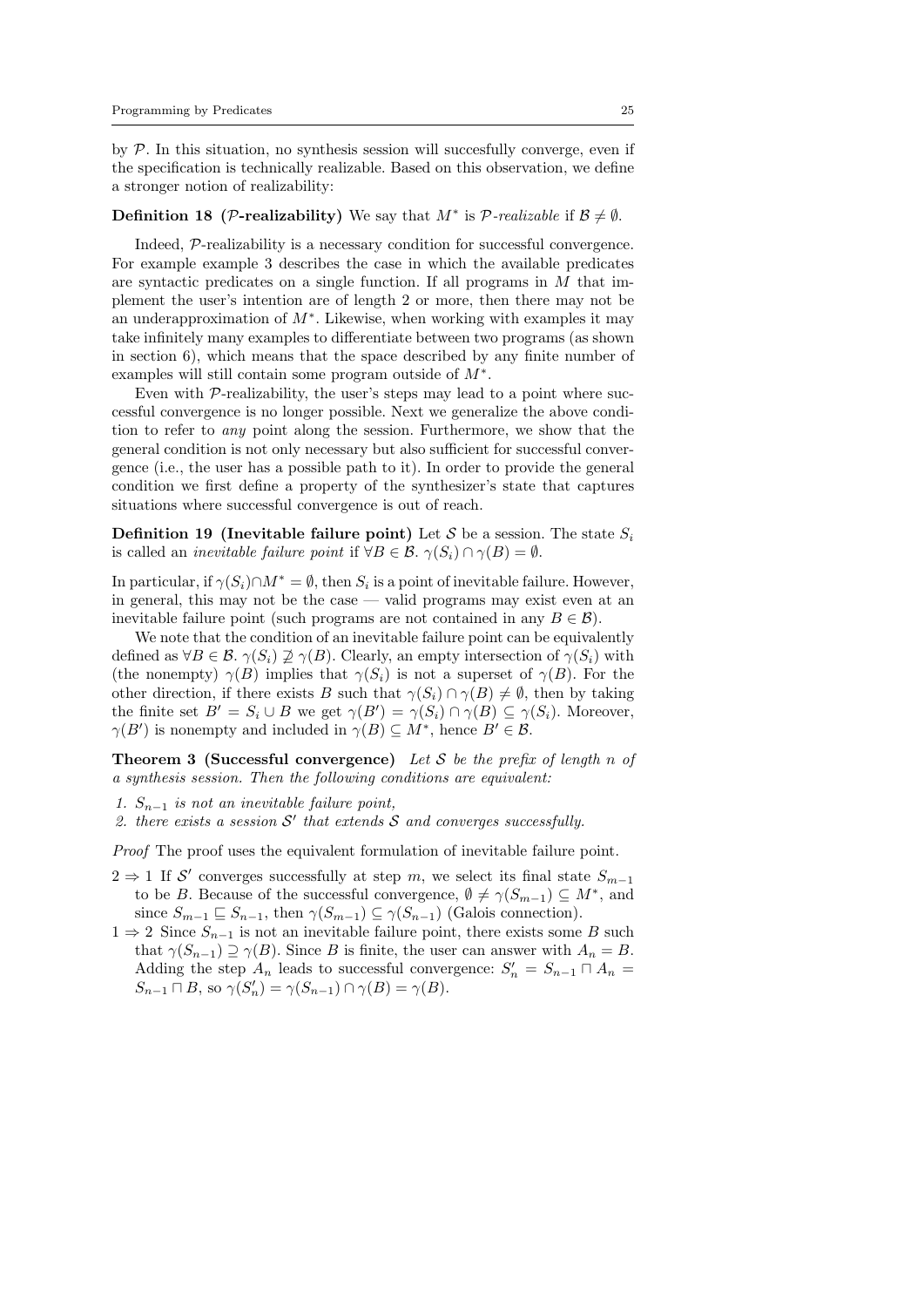$\Box$ 

We note that unless  $q_n \in M^*$  (in which case the prefix S is complete), the extension  $\mathcal{S}'$  of  $\mathcal S$  constructed from the non-inevitable failure point by selecting  $A_n = B$  constitutes both weak and strong progress. The reason is that for  $q_n \notin M^*$ ,  $q_n \notin B$ , which makes this step a strong progress step, and, since some program has been eliminated, also a weak progress step.

Recall that convergence considers a worst-case synthesizer, which only returns a program from  $M^*$  when  $\gamma(S_i) \subseteq M^*$ . Theorem 3 implies that for such a synthesizer, if a synthesis session reaches an inevitable failure point, the session can either be infinite or end with  $q_n = \perp$ . This means that backtracking is necessary. However, in the worst case the failure may become observable to the user only when (if) the session terminates with  $q_n = \perp$ . A more sophisticated user may realize this earlier, at the first inevitable failure point where  $\gamma(S_i) \cap M^* = \emptyset$ . We refer to this point as the *first infeasible point*, and to the prior point as the last feasible point. We note that these points are only observable if  $M^* = U^*$  (or if the user is aware of  $M^*$ ).

#### 7.1 Unbounded Backtracking

We now consider the amount of steps that have to be traced back from the point where  $q_n = \perp$  (i.e., the session terminates with failure) or from the point where  $\gamma(S_i) \cap M^* = \emptyset$  (i.e., the first infeasible point in the session) to recover a synthesizer state from which there is a suffix that leads to successful convergence. We argue that there is no bound on the number of steps that we need to backtrack; this is demonstrated via the following scenario.

Consider a synthesizer where  $M$  is all the programs in a language generated by if expressions, equality  $(==)$ , all list constants over integers  $(e.g. 0, 1, 1, 2, ...)$ 3] etc.), recursive call  $f$ , the input variable i, and the library functions cons, max, remove, sort, and reverse.

The predicate set  $P$  contains all input-output examples  $(\iota, \omega)$ , and syntactic exclusion of a single element, that is "exclude  $e$ " for  $e \in \{if, ==, \text{cons}, \cdots\}$ .

The user wants to sort a list of integers in descending order. The following table shows a possible interactive session with the synthesizer.

| i                | $A_{i-1}$         | $q_i$                                                                 |
|------------------|-------------------|-----------------------------------------------------------------------|
|                  | ([1, 2], [2, 1])  | reverse(i)                                                            |
|                  | 2 exclude reverse | if $(i == [1, 2]) [2, 1]$<br>else i                                   |
|                  | 3([1,3],[3,1])    | if $(i == [1, 2]) [2, 1]$<br>else if $(i == [1, 3]) [3, 1]$<br>else i |
|                  |                   |                                                                       |
| $\boldsymbol{n}$ | exclude           |                                                                       |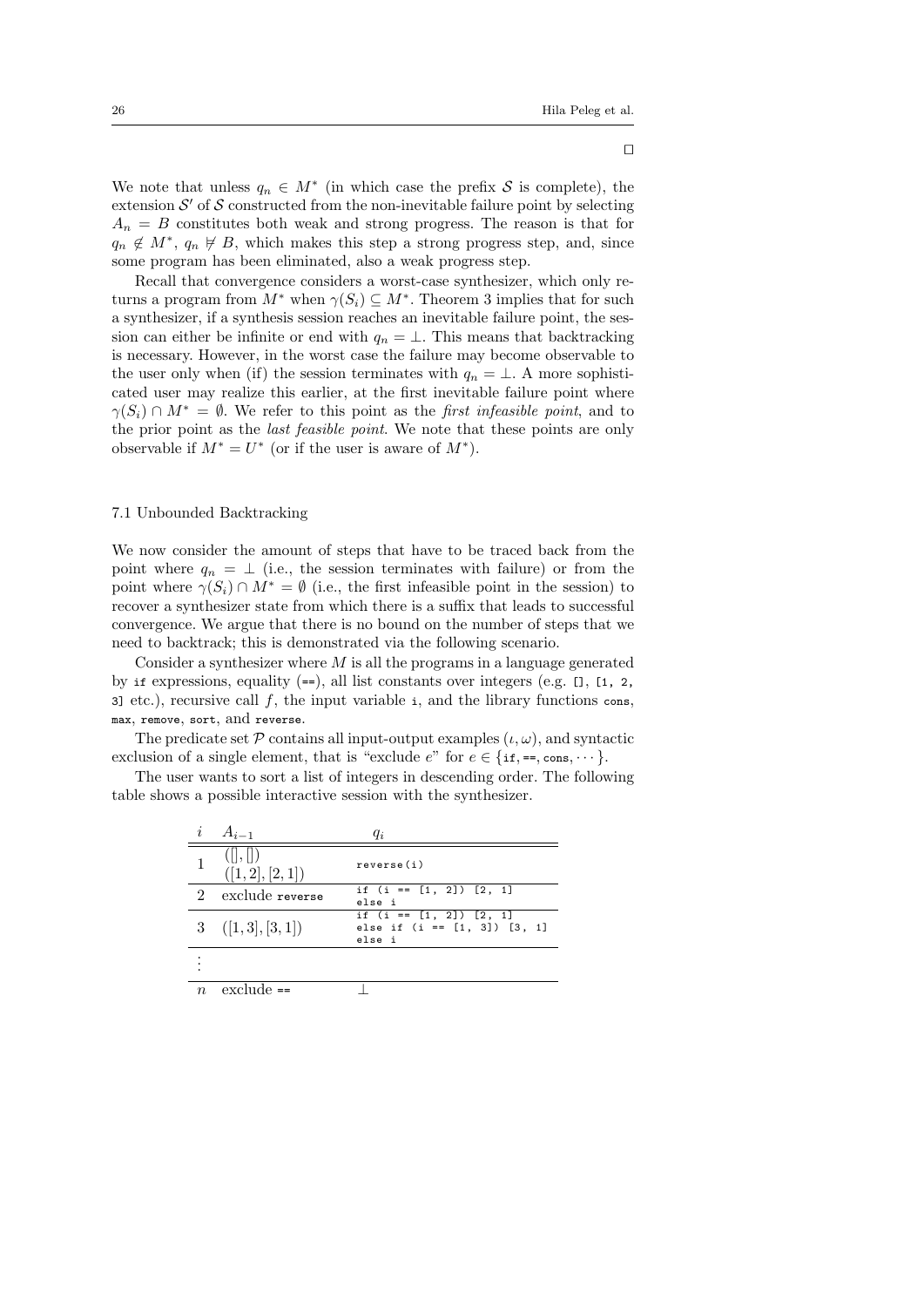The first two examples lead the synthesizer to generate a simple list reversal program. The user is not interested in this program, and disqualifies it by excluding reverse. The synthesizer then, quite unfortunately, takes the path of over-fitting the example set via branching using the if construct with equality conditions. The user keeps providing examples, but is handed an ever-growing chain of programs. After  $n$  such steps, the user chooses to block the synthesizer from over-fitting to particular inputs by excluding the equality operator, at which point the synthesizer can no longer find a program in  $M$  that satisfies  $S_{n-1}$ , and *Select* returns  $\perp$ .

**Core set** The core set  $\beta$  for this instance is the set of all finite sets of predicates containing no contradiction and (at least)

- One of  $\{$  exclude  $\{$  == $\}$
- Two examples  $\{(i_1,\omega_1), (i_2,\omega_2)\}\$  with  $i_{1,2}$  two lists such that  $\vert\langle x \in i_1 \vert x\rangle$ head( $\iota_1$ ))| >  $|\iota_2|$ , and  $\omega_{1,2}$  their corresponding descending sorts.

To see why this is the core set, first note that the exclusion of either if or ==, rules out conditionals as well as any form of recursion (since any recursive call will then be infinite). Including two input examples with the specified property rules out programs that use remove to reorder the elements.<sup>1</sup> Moreover, when excluding neither if nor ==, no number of examples is sufficient to make a complete specification since switch-like over-fitting is always a valid solution.

Inevitable failure point In this example, an inevitable failure point occurs after the second step. The reason being, that any  $m \in \gamma(B)$  must use reverse, since any non-recursive program without it can correctly order only a fixed number of elements from the input. {exclude reverse} disallows that, leading to  $\gamma(B) \cap \gamma(S_1) = \emptyset$ .

It is possible for a correct user to reach this state, since the user expects the program sortBy(i, neg), which is a valid program ( $\in U$ ) — but this program is beyond the synthesizer's search space ( $\notin M$ ).

**First infeasible point** It should also be noted that that after the second step,  $\gamma(S_1) \cap M^* \neq \emptyset$ , since if (i==[]) [] else cons(max(i), f(remove(i, max(i))) (also known as max-sort) is a realization of the goal. So  $S_1$  is still a feasible point, and so are  $S_{2..(n-2)}$  — since the examples consist of valid descending sorts, hence max-sort  $\models A_{2..(n-2)}$ . Max-sort is only discarded at  $A_{n-1}$ , by the exclusion of ==, and since reverse has already been excluded, reverse(sort(i)) or any other composition of sort and reverse cannot be generated. Now,  $\gamma(S_{n-1}) \cap M^* = \emptyset$ , making iteration  $n$  the first infeasible point. In fact, the three examples shown are enough to make  $\gamma(S_{n-1})$  empty, so the synthesizer returns  $\perp$ .

The last, important thing is that we can construct the session with an arbitrarily large n, such that the inevitable failure point  $(i = 2)$  is any number of steps away from the last feasible point  $(i = n - 1)$ , and also from the actual failure with  $\perp$   $(i = n)$ . It means that any bounded backtracking is insufficient for recovering the session in this case.

<sup>&</sup>lt;sup>1</sup> The number of **removes** has to be at least  $|\langle x \in \iota_1 | x > \text{head}(\iota_1) \rangle|$ , but at most  $|\iota_2|$ , which is not possible without branches.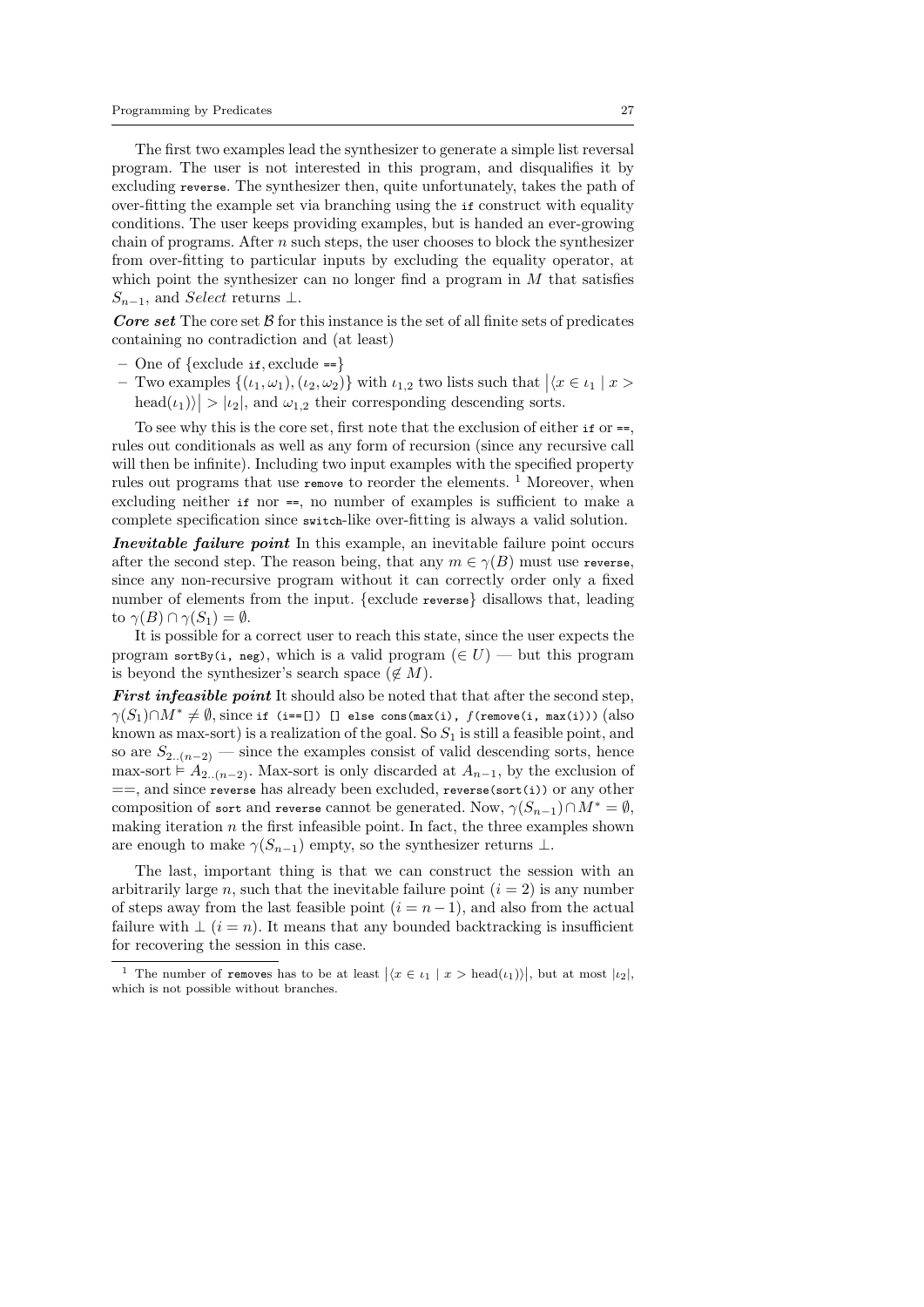**Theorem 4** For any given  $k \in \mathbb{N}$ , there exist:

- 1. a session S of length  $k + i$  where  $S_i$  is an inevitable failure point and  $q_{k+i} = \perp$ .
- 2. a session S where  $S_i$  is an inevitable failure point and  $S_{k+i}$  is the first infeasible point.

*Proof* Using the construction described above, having  $i = 1$  and either  $n =$  $k+1$  (for 1) or  $n = k+2$  (for 2). Notice that in this scenario, the *n*th iteration exhibits both a first infeasible point and failure with  $\bot$ .

# 8 Discussion

In this section we discuss the implication of some of the conditions posed in definitions and theorems in the previous sections.

#### 8.1 Progress models

Progress of the synthesizer is important not only for making sure the session will converge, but also as a tool for the user to understand their status in the synthesis session.

Synthesizers that do not actively define themselves as iterative have no way of enforcing progress, of course, but if the implementation of Select is orderdependent, then the user can tell whether their feedback has moved the session along. This is tricky when considering weak progress—Select might stop at the same program even though the program space as a whole has shrunk. This is, after all, the dangerous aspect of weak progress. More useful feedback to the user would limit this frustration and confusion.

We have already seen an example of a synthesizer that enforces very strict strong progress in FlashFill; FlashExtract [22] and BlinkFill [34] follow the same workflow. GIM [29] puts forth a set of predicates that allow the user to provide positive feedback on the program, which means that even if strong progress is to be enforced, it must be enforced at the more relaxed level described in definition 10, allowing predicates that hold for the current program along with those that rule it out. In an enumerating synthesizer that unifies sub-programs based on observational equivalence, such as [26], weak progress may be sufficient: a change in the search space could change the equivalence classes created while enumerating, leading to a different result from Select even if the current program was not eliminated. This could also aid a realistic user who might not be completely certain whether a program is desirable.

When designing a new synthesizer, there are pros and cons to each of the progress models. Strong progress, paired with a Select that will avoid returning the same program again and again, will reduce user frustration. Weak progress has been shown [29] to help an uncertain user reach a better program. However, the feasibility of enforcing the progress model is itself an issue: strong progress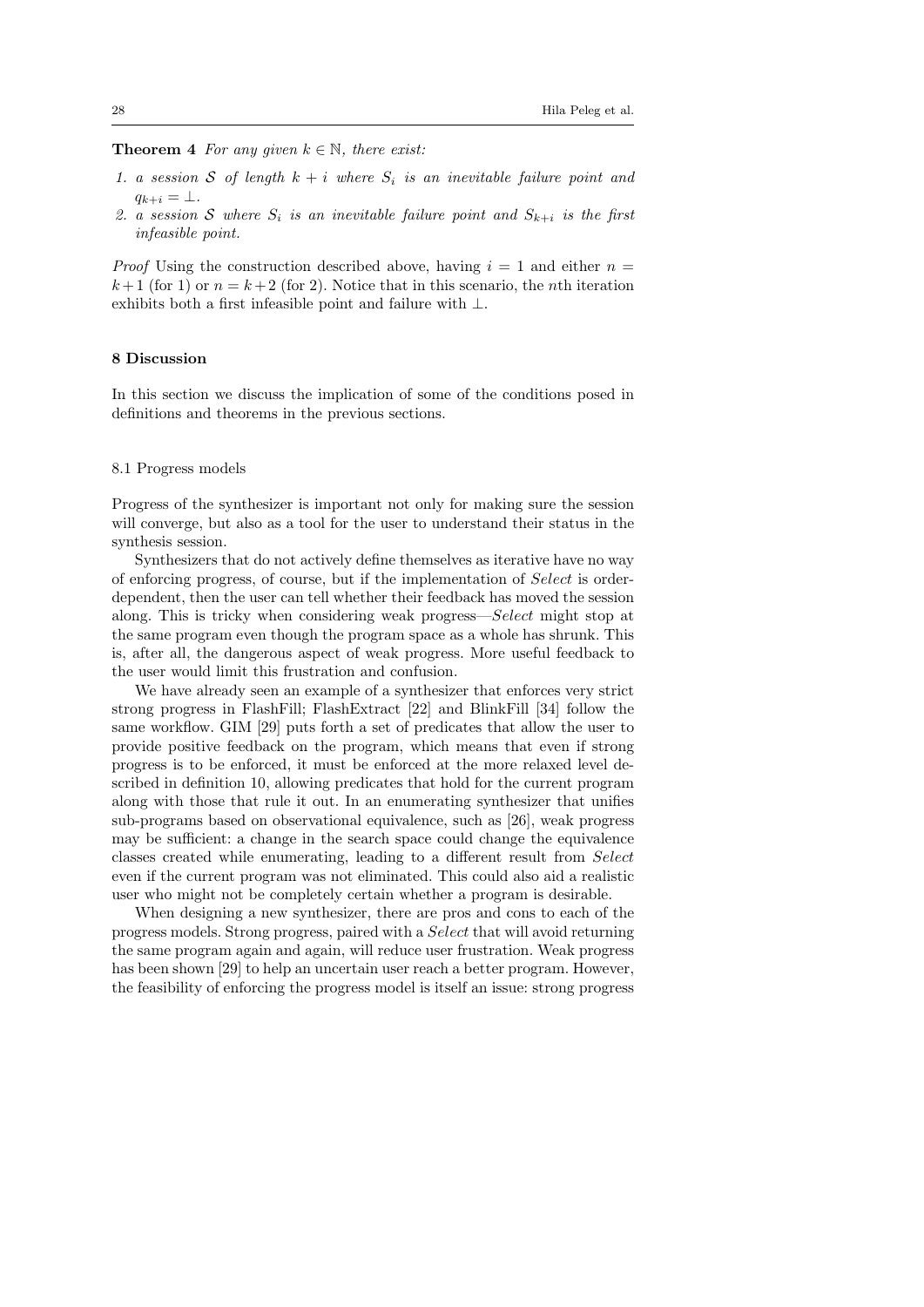is easy to test, as it only requires for the user answer to rule out the current program. Weak progress, as seen in lemma 1, requires the ability to check implication of the predicates over the current domain of programs. This, even for simple predicates, may be difficult.

There is also the possibility of not enforcing progress at all. It can be easily seen that termination, as proved in section 6, is not impeded if the user provides finitely many answers that do not make progress along with those that do. (This also applies to finitely many steps made by predicates for which termination is not guaranteed). However, we believe forcing progress is a way to keep the user on track.

#### 8.2 Realizability gap

One of the problems a synthesizer can suffer from is a gap between the expectations of the user and the ability of the synthesizer. Often, this is expressed by the fact that  $M^* \subset U^*$ , as in the example in section 7.1. In such a case, a user can repeatedly backtrack and try new predicates, and still fail because they may not even be able to pinpoint the first infeasible point of a session, let alone the initial point of inevitable failure of their session.

Unfortunately, there is not much that can be done about this, especially since limitations on the expressibility of  $M$  have been previously shown to be important for both termination [24] and for heuristically arriving at the user's intentions faster [22]. All that remains for the synthesizer to do is to better communicate the limitations of M.

# 8.3 Sharing more with the user

One of the design tenets behind [29] is to enrich the interaction model with the user and to include more information about the program. Another way in which the interaction can be made more informative is by including more information about the state of the synthesizer. An indication of whether, and what level, of progress has been made (Section 8.1) is an example of this.

Similarly, the synthesizer can communicate additional data about M and P. Showing the user a visualization of the remaining search space may help with problems such as the realizability gap or to identify points of failure faster. Suggesting to the user stronger predicates they may wish to use in their answer might help the process terminate faster.

## 9 Implementing the Granular Interaction Model

The Granular Inteaction Model shown in Section 3.3 was implemented in [29], as a proof of concept of the efficacy of additional specification predicates and the interactive model. GIM extends PBE to enable a richer interaction with the synthesizer in both directions. The controlled user study tested both the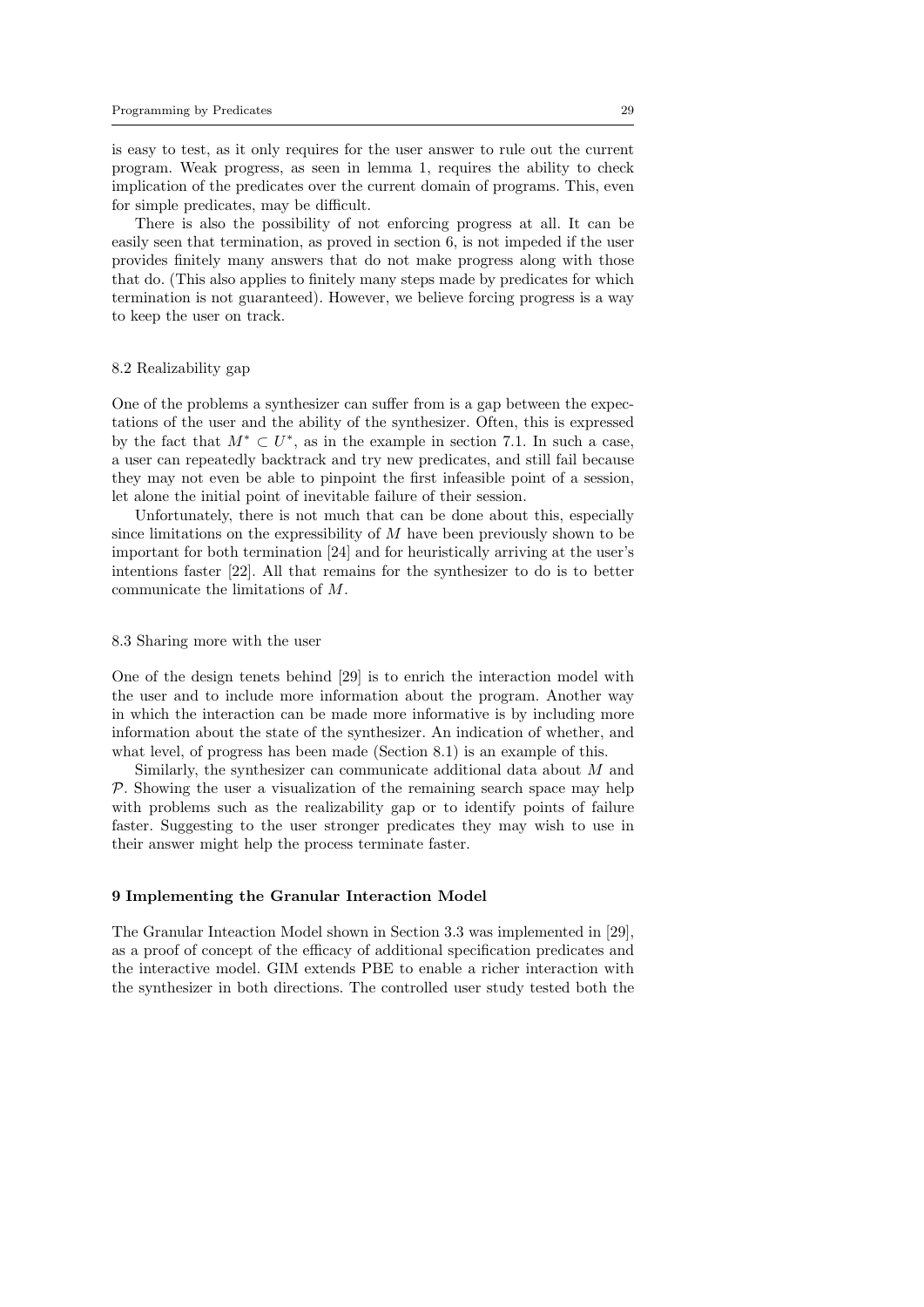new predicates and the complete extended model (including examples) against a PBE control group.

The study first found that the two problems raised in Section 3.2 truly occur in real synthesis sessions: PBE users repeatedly saw program elements that uses with the exclude operation simply did away with, and wound up with a functionally correct program that had superfluous elements that could not be done away with using examples—though some users spent several iterations adding more examples before realizing this.

The study concluded that syntactic feedbacks were easier for the user to generate than examples, and that while the total time to solution was not improved, the time to generate an answer  $A_i$  for a single iteration i was significantly reduced. This means users were working with the synthesizer in more, but easier to create, answers. This ease is in part based on the difficulty in generating examples shown in Section 3, but also on the selection of predicates as will be discussed in Section 9.1. Additionally the preference of the users in selecting predicates was tested, and users who had the choice were shown to prefer using examples, but never only examples.

# 9.1 Enabling the synthesizer

The choice of predicates in  $P$  is crucial from the user's perspective, in order to facilitate a higher level of expressiveness that is both convenient for the user and relevant to the domain of programs generated by the synthesizer. However, the choice of predicates also matters to the synthesizer, especially to maintaining and updating its representation of S, and to the implementation of Select. We call families of predicates that have a positive impact in both these vectors well suited to the synthesis domain: predicates that are well suited to the representation of the synthesizer state do not only aid the user but also help guide the search of the space. To complete this section, we show how the predicates described in Section 3.3 are utilized by an enumerating synthesizer for the domain of linear functional concatenations, and discuss other synthesizer types with other representations of S and Select.

GIM predicates with an enumerating synthesizer Many synthesizers implement Select by enumerating the program space in a bottom-up fashion [4, 10, 3]. For the domain considered by GIM, bottom-up enumeration consists of concatenating method calls to prefixes already enumerated, starting with the program of length 0, input and restricted by types, i.e., by compilation. The space  $S$  represented as a trie where the root is the program *input* and each edge is labeled by a method name from  $\mathcal V$ . Each finite-length path in the tree represents the program. The trie is initially pruned by compilation errors (i.e., if  $f \in V$  does not exist for the return type of m, it will be pruned from the children of the node representing m). This represents  $S_0$ .

We notice that *affix* and *exclude* have a massive effect on *Select*: any program that doesn't satisfy the affix and exclude predicates in S does not need to be extended in the enumeration, as it will never lead to a desirable program.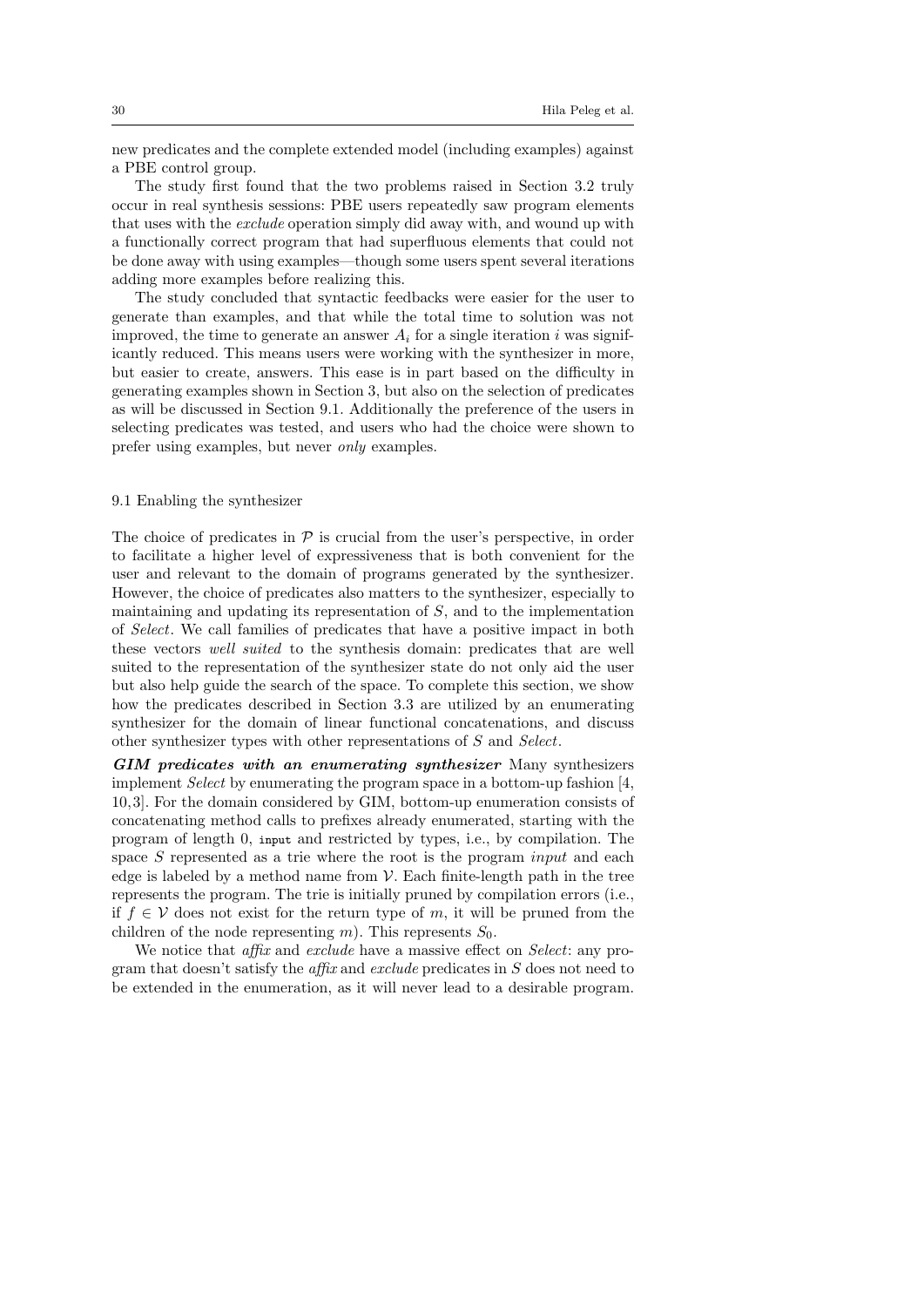Therefore these extensions can be discarded and the trie expansion can stop at each such node, pruning the representation of S.

Probabilistic synthesizer A probabilistic synthesizer such as SLANG [33] contains, at its core, a knowledge base about  $\mathcal V$  in the form of a probabilistic model about sequences of letters from it, such as an n-gram model. We can see that the same division into operations that can be used to modify the internal state and operations that can only be used to filter results will still apply.

For instance, consider an n-gram model, deciding the probability of the next letter  $v \in V$  based on the previous  $n-1$  letters. For a synthesizer that uses this model, we can define the set of predicates that will change the model itself. The internal state of the synthesizer  $S$  is refined into a smaller state when a probability of a path in the model is reduced to 0 (this is a way to implement exclude), and any predicate which influences the probabilites also influences the result of Select, which in SLANG is the result of probabilistically selecting elements from the model.

# 10 Related Work

**Programming by Example** In PBE the interaction between user and synthesizer for demonstrating the desired behavior is restricted to examples, both in initial specifications and any refinement. FlashFill [13, 32] is a PBE tool for automating transformations on an Excel data set, and is included in Microsoft Excel. Its implementation is based on the theory of Version-Space Algebra [21]. FlashFill is iterative by design, accepting a (strong progress) update to its specification if the resulting program is not satisfactory. The FlashMeta family of synthesizers [34, 22, 32] follow this same trend.

Counterexample-guided inductive synthesis CEGIS is a synthesis framework that has been formalized in [35] and [23]. It is implemented in tools such as Sketch [37, 36], which allows the user to restrict the search space via structural elements (e.g. conditions or loops) containing holes to be synthesized. Sketching is a way to leverage a programmer's knowledge of expected syntactic elements, and when used in conjunction with restrictions on the syntax [2] can allow very intricate synthesis. Sketch exhibits two forms of iterative processes: the first one is an internal loop that involves a solver and a verifier, where the solver attempts to fill the holes in the sketch and the verifier provides a stream of input-output examples until the result passes validation; and the second, external one involves the human user and the tool, where the user may not like the generated program or the tool rejects the sketch because it is unsatisfiable. The internal loop is example-driven, with the verifier taking the place of the user. The external one is non-monotonic, as the user can remove assertions from the specification or change the syntactic class of the program entirely. The only monotonic changes are (i) adding an assertion, (ii) removing an assumption, and (iii) replacing a numeric hole with a constant.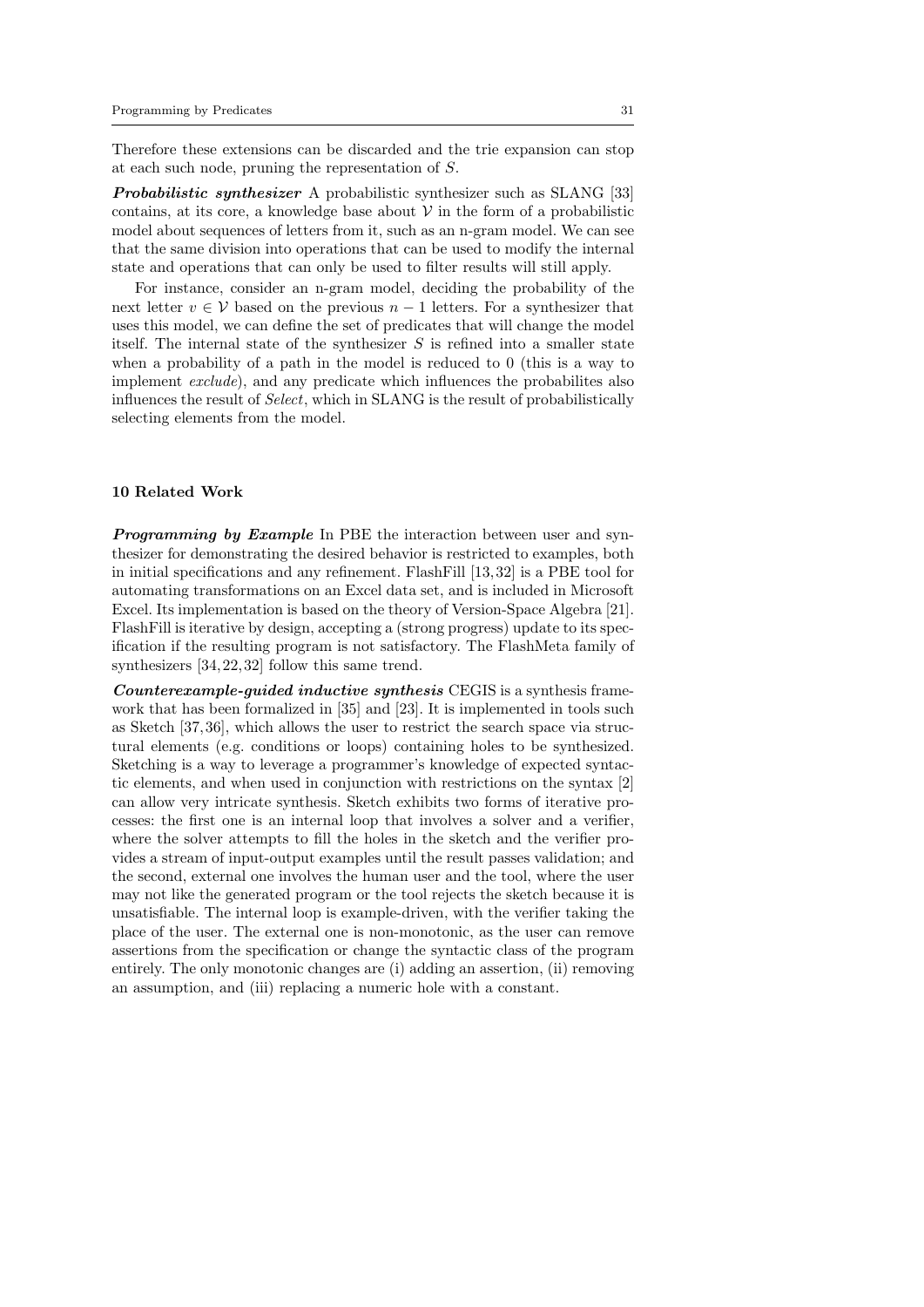Type-directed synthesis In type-directed synthesis tools such as [15, 12, 30], the specification is provided entirely by types. These tools tend to not use an iterative model, as refining the specification is not trivial. Synquid [31] is a type-directed synthesis tool that uses refinement types, which encode constraints on the solution program to be imposed on the candidate space. Refinement types have rich semantics and a definition of subtyping based on logical implication. The user can add syntactic structure (roughly, the top of the tree) to help the synthesizer, and can also strengthen the return type of the program (by replacing it with a subtype) or loosen the precondition for the types of the arguments (by replacing them with a supertype). These are all monotonic progression steps, but the user can also change a type to any other type or change the number of inputs to the program, which are not monotonic. Tools that combine type-directed synthesis with examples [26, 10, 9] make for a more iterative model, as adding examples is always monotonic.

Formal models of synthesis procedures Models of families of synthesizers exist for enumerative, syntax-based synthesizers [2], VSA-based synthesizers [32], and oracle-driven synthesizers via inductive learning [17]. These all describe a single-iteration interaction with the user (though [17], which describes the counterexample-driven model as well, does describe iterative behavior with the oracle). Two recent works describe an iterative model of interactive synthesis. One [23] focuses on the synthesizer-driven model of interactive synthesis: the synthesizer asking the user about differentiating examples, and turning the answer back into constraints on the search space. This model is somewhat specialized for VSA-based synthesizers and is an interactive expansion of [32]. The work of Loding et al. [24] which is intended mostly to describe the internal iteration of a CEGIS synthesizer, is also suited to a user-driven model of interactive synthesis, as is the one presented in this paper. The model is based in machine learning terminology, with a teacher-learner model exploring a hypothesis space (i.e., a space of programs or other classifiers), and use a sample space containing input-output examples and no additional forms of feedback. Finally, they offer a weaker termination result, showing the existence of a terminating learner (user) hinging on an ordering of the hypothesis space.

#### References

- 1. Albarghouthi, A., Gulwani, S., and Kincaid, Z. Recursive program synthesis. In International Conference on Computer Aided Verification (2013), Springer, pp. 934– 950.
- 2. Alur, R., Bodik, R., Juniwal, G., Martin, M. M., Raghothaman, M., Seshia, S. A., SINGH, R., SOLAR-LEZAMA, A., TORLAK, E., AND UDUPA, A. Syntax-guided synthesis. Dependable Software Systems Engineering 40 (2015), 1–25.
- 3. Alur, R., Fisman, D., Singh, R., and Solar-Lezama, A. Sygus-comp 2016: Results and analysis. arXiv preprint arXiv:1611.07627 (2016).
- 4. Alur, R., Radhakrishna, A., and Udupa, A. Scaling enumerative program synthesis via divide and conquer. In International Conference on Tools and Algorithms for the Construction and Analysis of Systems (2017), Springer, pp. 319–336.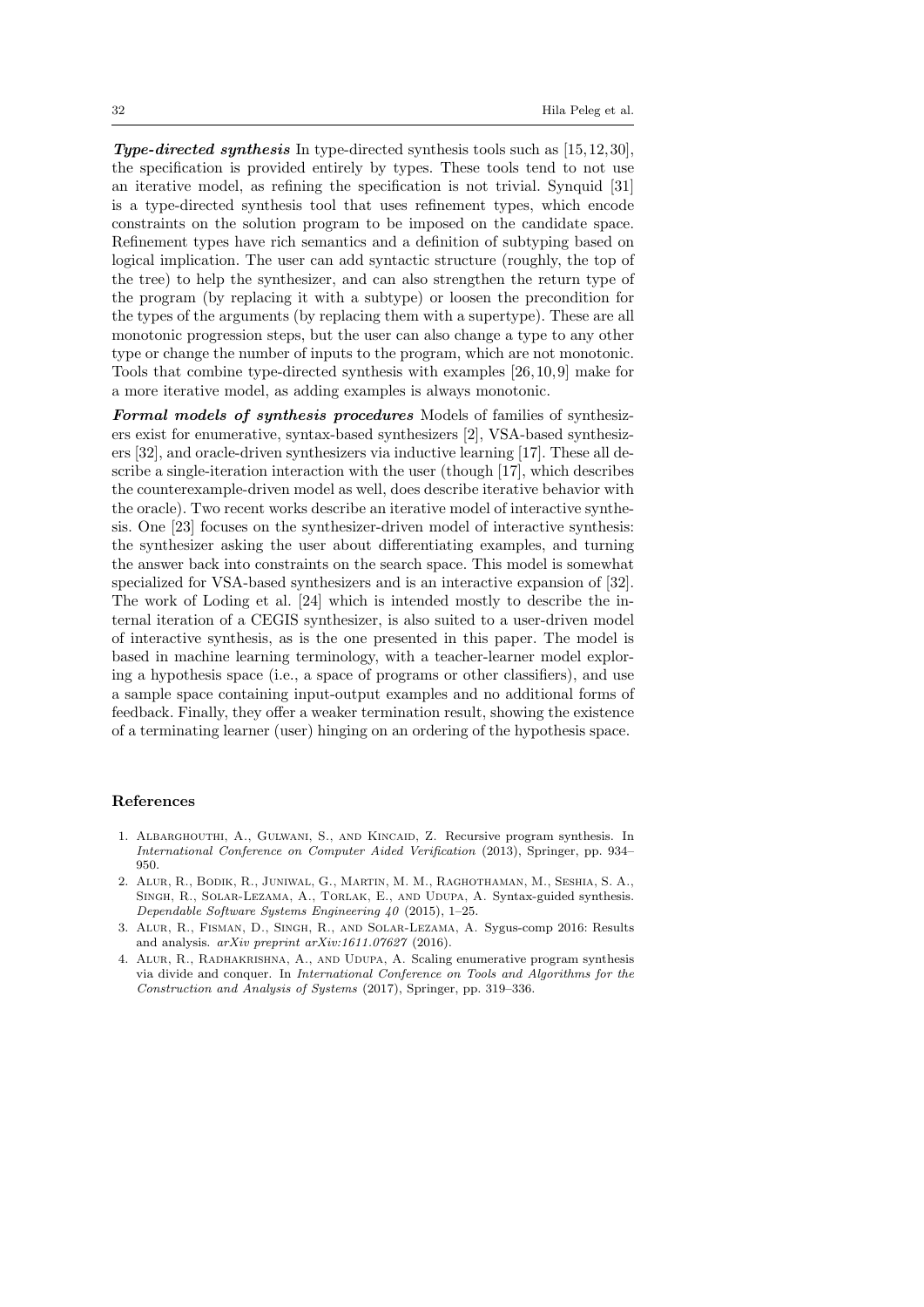- 5. Anton, T. Xpath-wrapper induction by generalizing tree traversal patterns. In Lernen, Wissensentdeckung und Adaptivitt (LWA) 2005, GI Workshops, Saarbrcken (2005), pp. 126–133.
- 6. Cousot, P., and Cousot, R. Abstract interpretation: A unified lattice model for static analysis of programs by construction or approximation of fixpoints. In POPL (1977), pp. 238–252.
- 7. Drachsler-Cohen, D., Shoham, S., and Yahav, E. Synthesis with abstract examples. In Computer Aided Verification: 29th International Conference, CAV 2017, Heidelberg, Germany, July 24-28, 2017, Proceedings, Part I (07 2017), R. Majumdar and V. Kunˇcak, Eds., pp. 254–278.
- 8. Ernst, M. D., Perkins, J. H., Guo, P. J., McCamant, S., Pacheco, C., Tschantz, M. S., and Xiao, C. The daikon system for dynamic detection of likely invariants. Science of Computer Programming 69, 1 (2007), 35–45.
- 9. Feng, Y., Martins, R., Wang, Y., Dillig, I., and Reps, T. Component-based synthesis for complex apis. In Proceedings of the 44th Annual ACM SIGPLAN-SIGACT Symposium on Principles of Programming Languages, POPL 2017 (2017).
- 10. Feser, J. K., Chaudhuri, S., and Dillig, I. Synthesizing data structure transformations from input-output examples. In ACM SIGPLAN Notices (2015), vol. 50, ACM, pp. 229–239.
- 11. Flanagan, C., and Leino, K. R. M. Houdini, an annotation assistant for esc/java. In Proceedings of the International Symposium of Formal Methods Europe on Formal Methods for Increasing Software Productivity (London, UK, UK, 2001), FME '01, Springer-Verlag, pp. 500–517.
- 12. Galenson, J., Reames, P., Bodik, R., Hartmann, B., and Sen, K. Codehint: Dynamic and interactive synthesis of code snippets. In Proceedings of the 36th International Conference on Software Engineering (2014), ACM, pp. 653–663.
- 13. Gulwani, S. Automating string processing in spreadsheets using input-output examples. In Proceedings of the 38th Annual ACM SIGPLAN-SIGACT Symposium on Principles of Programming Languages (New York, NY, USA, 2011), POPL '11, ACM, pp. 317–330.
- 14. GULWANI, S. Synthesis from examples: Interaction models and algorithms. In Symbolic and Numeric Algorithms for Scientific Computing (SYNASC), 2012 14th International Symposium on (2012), IEEE, pp. 8–14.
- 15. Gvero, T., Kuncak, V., Kuraj, I., and Piskac, R. Complete completion using types and weights. In ACM SIGPLAN Notices (2013), vol. 48, ACM, pp. 27–38.
- 16. HIGMAN, G. Ordering by divisibility in abstract algebras. Proceedings of the London Mathematical Society 3, 1 (1952), 326–336.
- 17. Jha, S., and Seshia, S. A. A theory of formal synthesis via inductive learning. Acta Informatica (Feb 2017).
- 18. Kruskal, J. B. Well-quasi-ordering, the tree theorem, and vazsonyi's conjecture. Transactions of the American Mathematical Society 95, 2 (1960), 210–225.
- 19. Landauer, J., and Hirakawa, M. Visual awk: A model for text processing by demonstration. In vl (1995), pp. 267–274.
- 20. Lau, T., Wolfman, S. A., Domingos, P., and Weld, D. S. Learning repetitive textediting procedures with smartedit. Your Wish Is My Command: Giving Users the Power to Instruct Their Software (2001), 209–226.
- 21. Lau, T., Wolfman, S. A., Domingos, P., and Weld, D. S. Programming by demonstration using version space algebra. Machine Learning 53, 1 (2003), 111–156.
- 22. Le, V., and Gulwani, S. FlashExtract: a framework for data extraction by examples. In Proceedings of the 35th Conference on Programming Language Design and Implementation (2014), M. F. P. O'Boyle and K. Pingali, Eds., ACM, p. 55.
- 23. Le, V., Perelman, D., Polozov, O., Raza, M., Udupa, A., and Gulwani, S. Interactive program synthesis, 2017.
- 24. LÖDING, C., MADHUSUDAN, P., AND NEIDER, D. Abstract learning frameworks for synthesis. In International Conference on Tools and Algorithms for the Construction and Analysis of Systems (2016), Springer, pp. 167–185.
- 25. Omari, A., Shoham, S., and Yahav, E. Cross-supervised synthesis of web-crawlers. In Proceedings of the 38th International Conference on Software Engineering, ICSE 2016, Austin, TX, USA, May 14-22, 2016 (2016), pp. 368–379.